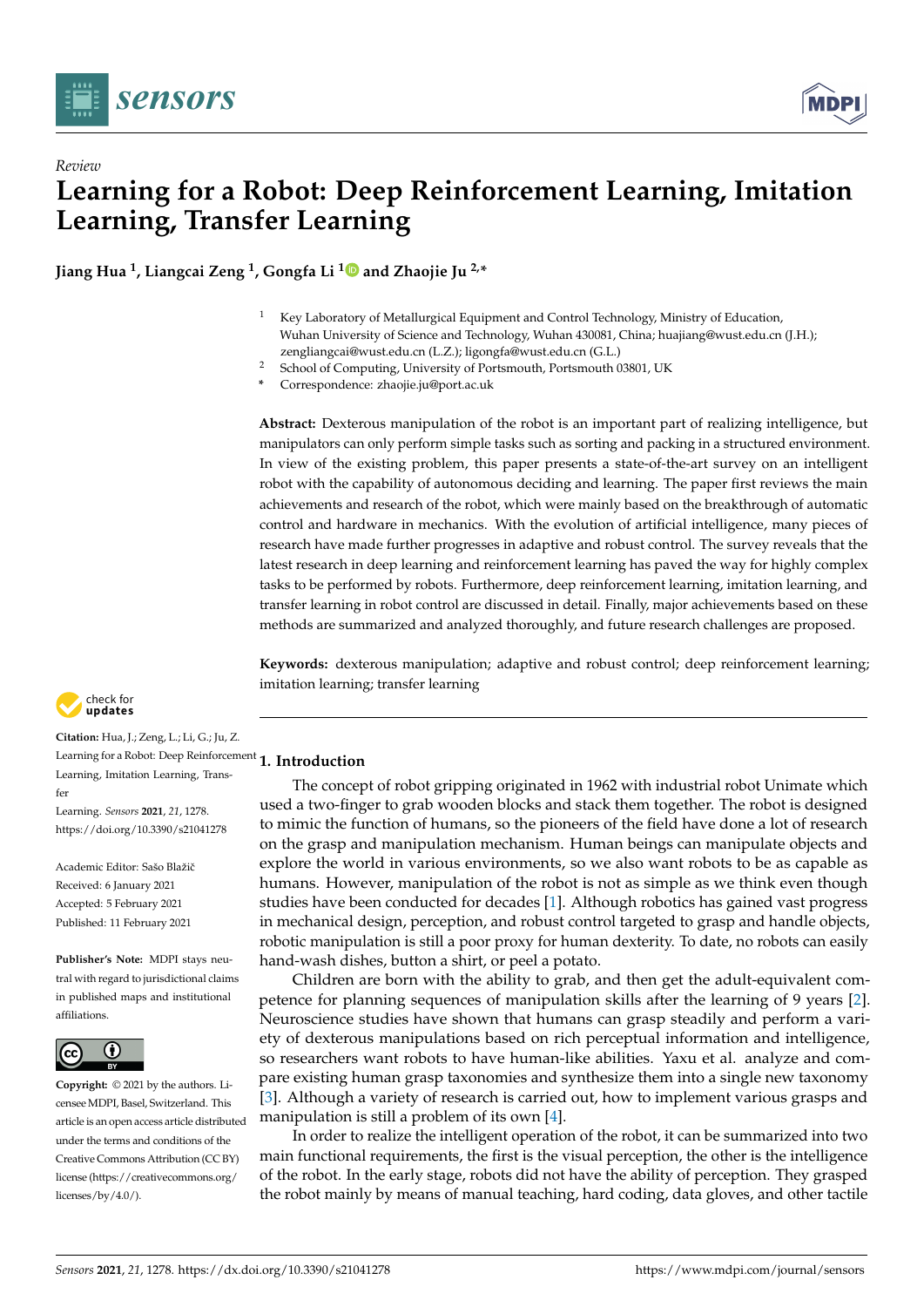sensors. With the breakthrough of hardware technology, the integration of multi-model information such as vision, touch, and perception enables robots to identify the pose of the target more accurately [\[5\]](#page-15-4). So far, the biggest challenge at present is how to learn the optimal grasping strategy based on visual information.

At present, although the robot can perform some simple repetitive tasks well, it still cannot adapt to the complex environment with shielding or changing lighting conditions in real time. With the increasing demand for intelligent robots, it is urgent to design a robot grasping solution with independent ability of decision-making and learning. Therefore, the robot is a high-level embodiment of artificial intelligence in the physical world, and automation is the basis of intelligence [\[6\]](#page-15-5). The rapid development of artificial intelligence technology that encapsulates models of uncertainty further advances in adaptive and robust control. These machine learning algorithms for object grasps mainly include analytical and empirical approaches [\[7\]](#page-15-6). These methods are effective, but simplify the grasping environment and are based on hand-crafted features. Therefore, they are arduous, timeconsuming, and cannot adapt to complex environments [\[8\]](#page-15-7). It is necessary to create a universal robotic solution for various environments, which have the ability to make decisions and learn independently. At present, deep reinforcement learning is the main method of intelligent decision and control of robots, which enables robots to learn a task from scratch. This method requires a lot of trials and incurs many errors, which is difficult to apply to actual robot manipulation [\[9\]](#page-15-8). To solve this problem, imitation learning and transfer learning are proposed. Ultimately, it is hoped that an end-to-end neural network can be constructed to output the motor control of each joint simply by inputting the observed image [\[10\]](#page-15-9).

To sum up, this paper will present a state-of-the-art survey on an intelligent robot with the capability of autonomous deciding and learning. The paper first reviews the main achievements and research in adaptive and robust control. The survey reveals that the latest research in deep learning and reinforcement learning has paved the way for highly complex tasks to be performed by robots. Furthermore, three main methods of deep reinforcement learning, imitation learning, and transfer learning are discussed for a robot. Finally, major achievements based on these methods are summarized and analyzed thoroughly, and future research challenges are proposed.

The remainder of the paper is arranged as follows. In Section [2,](#page-1-0) we survey the theory of how to form stable manipulation and introduce the research background. Section [3](#page-3-0) focuses on how a robot can learn a motor control policy via deep reinforcement learning as a complete solution to a task. Section [4](#page-7-0) describes approaches of imitation learning to master skills by observing movements from only a small number of samples. Section [5](#page-10-0) describes approaches that knowledge can be transferred to the real robot by building a robot virtual simulation system based on transfer learning. Finally, latest applications and future research directions are discussed.

#### <span id="page-1-0"></span>**2. The Background**

For decades, researchers have worked to establish the theory of how to form a stable manipulation. However, manipulating an object is a far more daunting problem. At present there are mainly two directions, one way is to set up a mathematical model aimed at determining the minimal number and optimal positions of the fingertips on the object's surface to ensure stability [\[11\]](#page-15-10). The second way is data-driven methods by establishing a database about the manual grasping type, the optimal solution of grasping can be obtained by analyzing and understanding the data with sensors information and prior knowledge [\[12\]](#page-15-11). The survey is structured as Figure [1.](#page-2-0)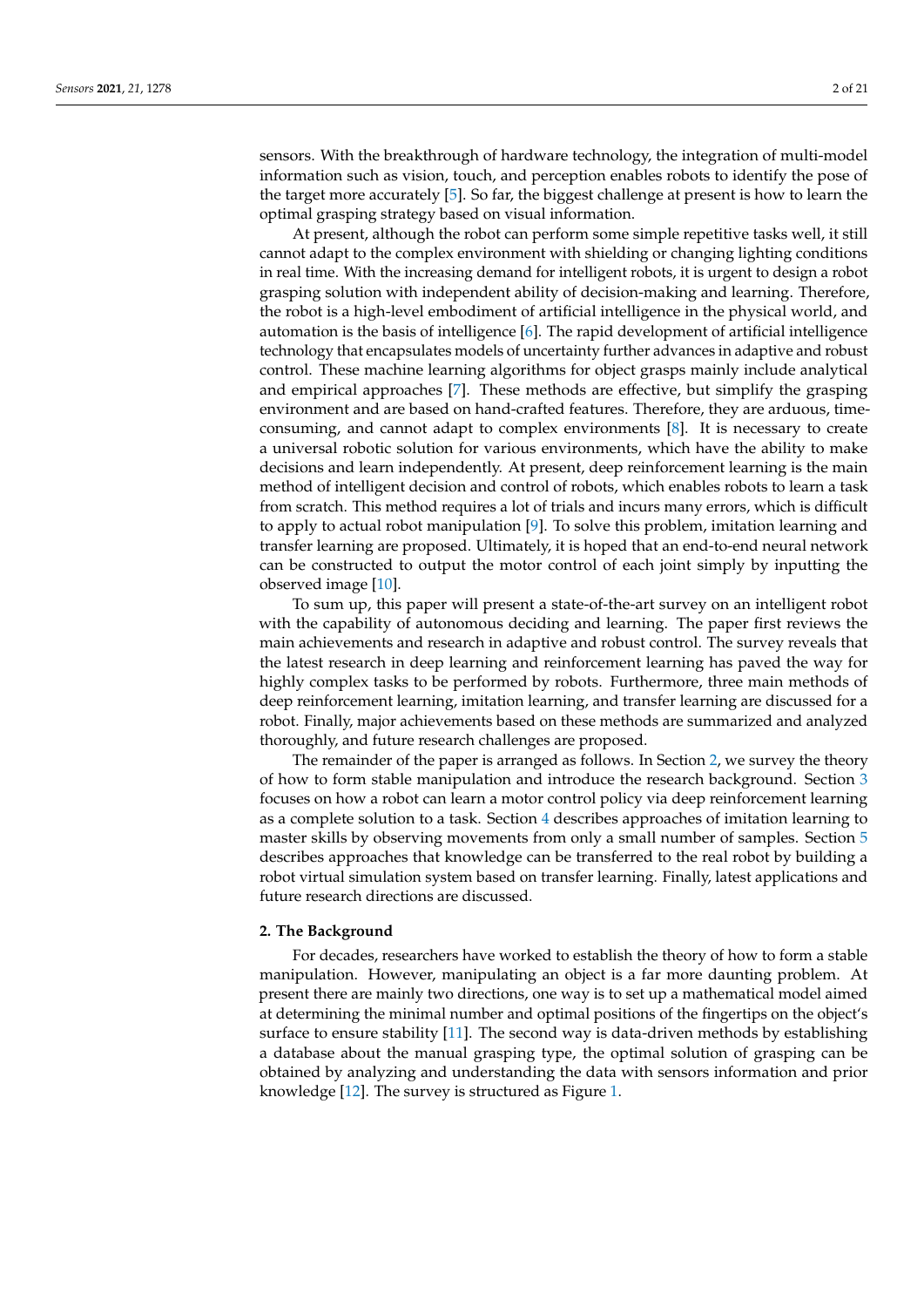<span id="page-2-0"></span>

Figure 1. Overview of the structure of the survey.

The method of mathematical modeling needs to take many constraints into consideration and obtains the optimal value by establishing the objective function [\[13\]](#page-15-12). As shown in the Figure [1,](#page-2-0) the closed conditions are the major factors to be considered. Force closure and shape closure are two important manifestations of closed conditions, which are widely used in the plan of manipulation [\[14\]](#page-15-13). Force closure means that the contact force spiral on the surface of the object is in equilibrium with the external force spiral. Shape closure is a stronger constraint than force closure, but it increases the complexity of calculation and the difficulty of control accordingly [\[15\]](#page-15-14). Therefore, grasping stability is evaluated by force closure in most cases. Another scheme of mathematical modeling is that establishing an extremely suitable policy based on specific tasks [\[16\]](#page-16-0). For instance, a statistical model of interference distribution based on the grasping task was proposed, so the optimal grasping pose for the specified task can be obtained [\[17\]](#page-16-1). This solution greatly reduces the complexity of manipulation and improves the efficiency of policy planning. Yet these methods of mathematical modeling have to rely on the accurate geometric model of the target, so they are difficult to meet the actual need [\[18\]](#page-16-2). Moreover, the consumption of optimizing the objective function is very large and cannot ensure the real-time update of robot systems.

With the advancement of hardware and machine learning technology, data-driven methods that can reduce the complexity of the computation without listing all possibilities are widely used in robot manipulation [\[11\]](#page-15-10). The ability of perception and understanding are improved via feature recognition and classification, then the probability model of manipulation can be learned to perform the task [\[19\]](#page-16-3). Nowadays, there are two main solutions for data-driven methods. One scheme is that delivering body information of manipulation to the robot via some wearable sensing devices, and the other is extracting object features to plan the policy based on visual perception [\[20\]](#page-16-4)—collecting the data via wearable devices, and analyzing the coordinated movement relationship among multiple joints of the human hand [\[21\]](#page-16-5). Then the features of the manipulation pose can be extracted, so as to establish the mapping between the human hand and the dexterous manipulator [\[22\]](#page-16-6). This scheme can explore the deep mechanism of human hand, simplify the space dimension of the robot manipulation, and provide a theoretical basis for human–machine collaboration [\[23\]](#page-16-7).

Currently, learning to manipulate objects based on the scheme of visual perception has been a research focus of data-driven methods [\[24\]](#page-16-8). The method of extracting features from images provides a new direction for learning robot manipulation, but traditional methods of feature extraction mainly rely on the prior knowledge, so merely part of the information can be utilized effectively [\[22\]](#page-16-6). Owing to the great breakthrough of deep learning, the robot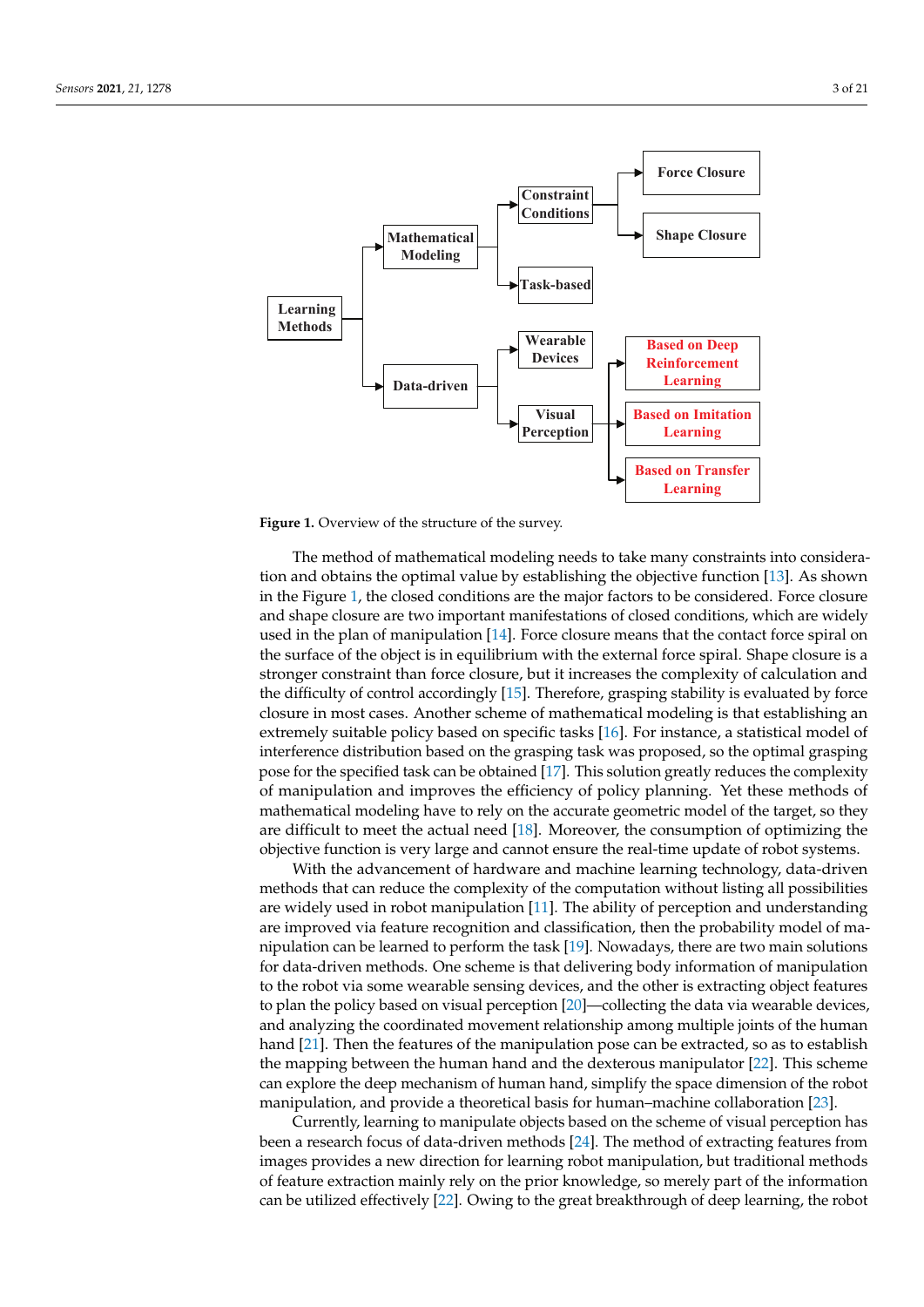can extract more generalized features autonomously[\[25\]](#page-16-9). Due to the excellent capability of feature extraction, the deep learning network has achieved fantastic results in machine perception and image processing [\[26\]](#page-16-10). At the same time, deep learning can also be combined with the method of mathematical modeling to learn the robot manipulation, but the biggest shortcoming is still the lack of the entire system model [\[27\]](#page-16-11). Therefore, deep reinforcement learning (DRL) is proposed to realize the end-to-end learning from perception to robot manipulation.

However, it is difficult for agents to ensure the effectiveness of deep reinforcement learning in complex scenarios due to the limitations of sparse rewards. There, researchers put forward the idea of hierarchy according to the characteristics of human intelligence [\[28\]](#page-16-12). Hierarchical deep reinforcement learning can decompose the whole task, and then implement it step by step by lower levels of policy. According to the latest research in recent years, it is found that the effect of hierarchical deep reinforcement learning is far better than previous algorithms, which can not only adapt to complex problems, but also solve the problem of sparse rewards [\[29\]](#page-16-13).

Reinforcement learning enables the robot to interact with the environment through trial and error, then the optimal strategy can be learned by maximizing the total return [\[30\]](#page-16-14). The method of deep reinforcement learning require a large number of samples and trials, so they are feasible for the field of image recognition but hardly suit for real robot manipulation. Nowadays, there are two ways forward to solve this problem [\[31\]](#page-16-15). One is imitation learning, in which machines can quickly learn to manipulate by observing a demonstration or a small amount of data. The method can reduce the complexity of robot strategy space and improve the learning efficiency [\[32\]](#page-16-16). The other one is transfer learning, in which the robot firstly learns to manipulate in the simulation environment, and then transfer the knowledge to the real. During the training of the real robot, valuable information is extracted from the simulated neural network, which greatly accelerates and strengthens the learning effect [\[33\]](#page-16-17). These three methods of robot learning will be described and analyzed in detail in this paper.

#### <span id="page-3-0"></span>**3. Deep Reinforcement Learning**

Traditional manipulation learning methods need to know the model of the whole system in advance, but it is impossible in most cases in practice. Therefore, the method of reinforcement learning is inevitable, which enables the robot to make policy independently [\[34\]](#page-16-18). The traditional algorithm of reinforcement learning is the dynamic planning that deals with finite state space—then the optimal strategy can be obtained based on the accurate model, but it cannot solve the problem of robot manipulation. Therefore, deep reinforcement learning independent of the dynamic model that can adapt to the environment well is proposed to handle the task of continuous state space [\[35\]](#page-16-19). Deep reinforcement learning combines the perception ability of deep learning and the decision-making ability of reinforcement learning, which can learn the actions of the robot directly from images. Nowadays, deep reinforcement learning has become a key research direction in the field of robotics. Markov decision process (MDP) is the basis of reinforcement learning, the function of action-state value can be obtained from the expected sum of rewards [\[36\]](#page-16-20). The formula of value function is shown as Formula [\(1\)](#page-3-1).

<span id="page-3-1"></span>
$$
Q_{\pi}(s, a) = \mathcal{E}_{\pi} \left[ \sum_{t=0}^{T} \gamma^{t} r_{t} \mid s_{t} = s, a_{t} = a \right]
$$
 (1)

In the formula, the expected sum of discounted rewards is defined as the function of action state value  $Q_{\pi}(s, a)$ . E<sub>*π*</sub> represents the expected value in the case of motion strategy  $\pi$ ,  $r_t$  represents the reward value for the corresponding moment, and  $\gamma^t$  represents the discount factor. On the basis of whether the state transition probability and return are known, reinforcement learning also can be sorted into model-based and mode-free methods as shown in Figure [2.](#page-4-0) Model-based methods can generate an environment model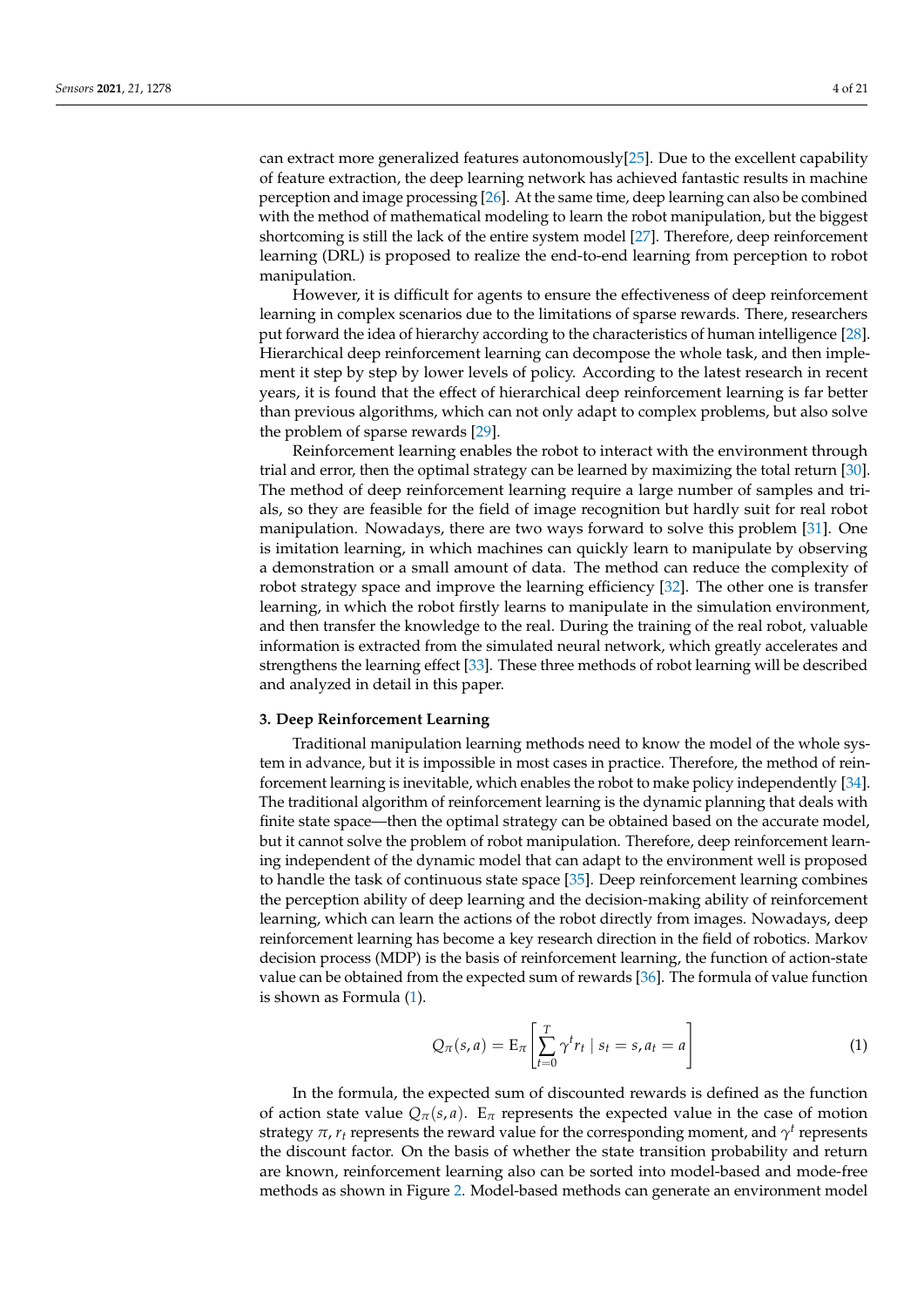via sample data. Model-free reinforcement learning algorithms do not need to model the environment, but interact directly with the environment to learn relevant strategies. These two types of reinforcement learning algorithms can be divided into two categories based on the solution approach: the value-based learning method and the policy-based learning method [\[37\]](#page-16-21). At the same time, these two methods also can be combined to get a new method, actor-critic. This section will introduce representative algorithms of deep reinforcement learning in the field of robot manipulation.

<span id="page-4-0"></span>

**Figure 2.** The classification of reinforcement learning.

#### *3.1. Model-Based Methods*

The model-based method of deep reinforcement learning can construct a dynamic probabilistic model via lots of data, and learn the best strategy from the value function of sate [\[38\]](#page-16-22). At the same time, methods can avoid interaction with the environment and train the strategy based on learned dynamic models. Therefore, the prior knowledge is an advantage of the model-based approach. Therefore, the development of predictive models based on prior knowledge of tasks and environment is the focus of subsequent research. The optimal solution can be obtained by the algorithm of value iteration and the algorithm of policy iteration when the model is known [\[39\]](#page-16-23).

Some researches of robot manipulation via value-based deep reinforcement learning can be found. Todd et al. enabled the robot to play football via the state transition probability model of decision tree (DT) [\[40\]](#page-16-24). Rudolf et al. build a state transfer probability model based on the local linear system estimation (LLSE). The method to gain the value function is converted into a problem of solving linear programming that enables the two-link mechanical arm to play table tennis [\[41\]](#page-16-25). Connor et al. built the model of manipulation based on the convolutional neural network (CNN) and the mechanical arm can dig beans [\[42\]](#page-16-26). Methods of value function can adjust the strategy in time with the state value, which greatly reduces the time of iteration.

Learning the optimal strategy by policy improvement and policy evaluation is the core of policy iteration [\[43\]](#page-16-27). The sum of expected rewards is calculated in the stage of policy evaluation and the stage of policy improvement is used to optimize the strategy via the result of policy evaluation. These algorithms work by perturbing the policy parameters in many different ways, and then moving in the direction of good performance [\[44\]](#page-16-28). Jan et al. trained the manipulation skill of hitting the baseball via combining the policy gradient with the motor primitive [\[45\]](#page-16-29). Gen et al. learned the walking skill of a bipedal robot based on the policy gradient [\[46\]](#page-17-0). Marc et al. proposed a model-based algorithm of probabilistic inference for learning control (PILCO) for robot grasping, which incorporated the image information provided and the spatial constraints of manipulation into the learning process [\[47\]](#page-17-1). Currently, mainstream methods of policy iteration include Guided Policy Search (GPS) [\[48\]](#page-17-2) and Cross-entropy method (CEM) [\[49\]](#page-17-3).

The GPS proposed by Sergey Levine is a representative example of robot control achieved by combining traditional control algorithms with deep learning [\[50\]](#page-17-4). By the tradi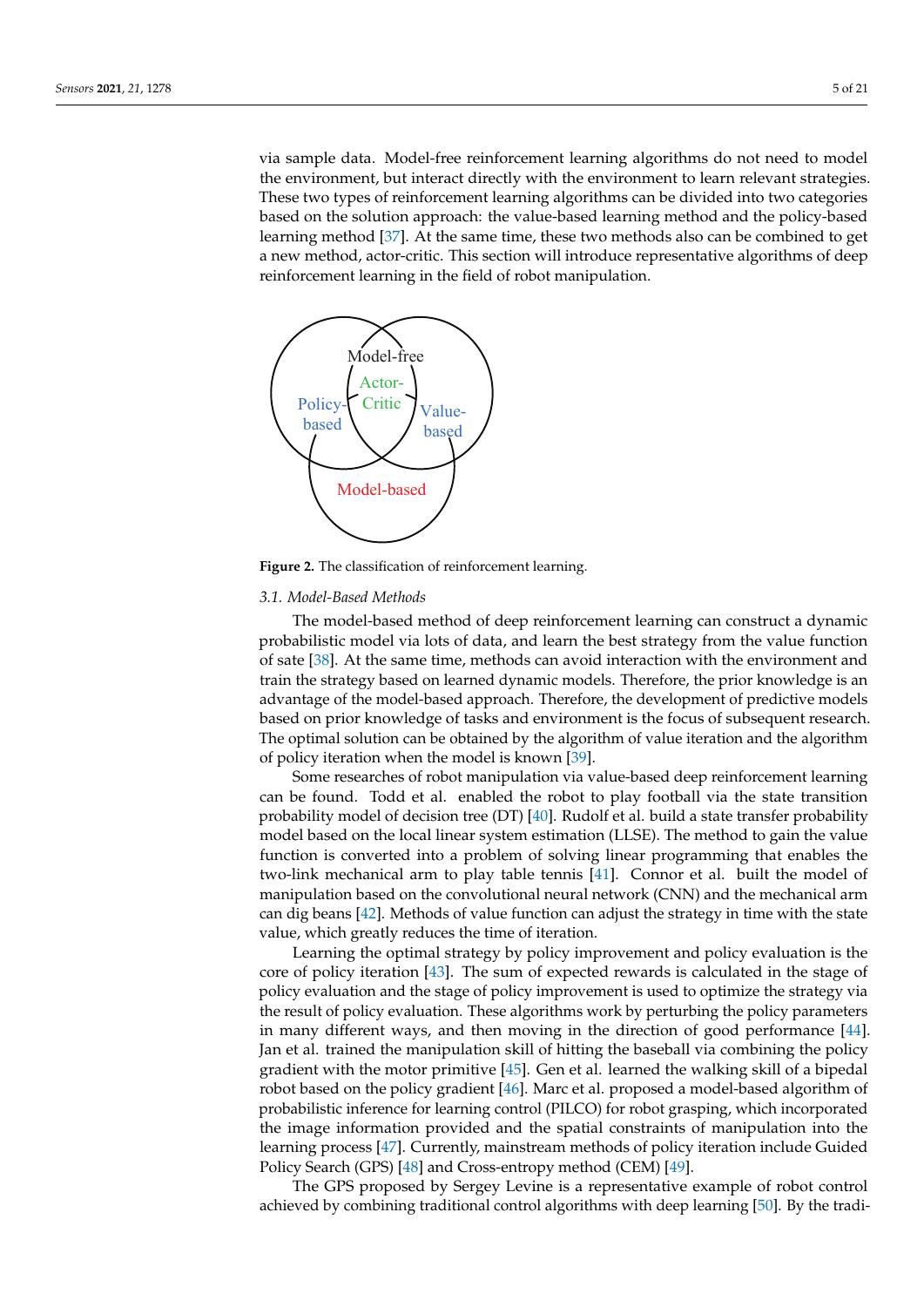tional control algorithm to create an end-to-end neural network, the tasks such as hanging clothes and opening bottle caps can be completed autonomously. Feature points are outputted through a convolutional neural network and in series with the basic parameters, and then the motor torques are output from two fully connected layers. Mechanical arm model information and precise information of the door can generate an optimal trajectory by traditional robot control algorithms such as linear quadratic regulator. The trained neural network can optimize the control trajectory based on these samples, and then explore the state and action space. However, the efficiency of the traditional method is very low, so the method of CEM is proposed to take samples and gain the probability of picking up the object [\[51\]](#page-17-5).

The algorithms of policy iteration can be used to initialize the parameters with expert knowledge and accelerate the convergence process of strategy optimization. They are easy to implement and work very well for policies with a small number of parameters. Model-based methods of reinforcement learning can greatly improve the utilization of data and effectively reduce the cost of learning [\[52\]](#page-17-6).

#### *3.2. Model-Free Methods*

The model-based methods can approximate the current value via the previous state value function, but not suitable for robot manipulation that accurate kinetic models are difficult to build. Therefore, model-free methods will be the focus of research in which agents interact with the environment via trial and error to gradually optimize the strategy [\[53\]](#page-17-7). At present, there are mainly two research directions, methods of value-based and policy-based. The representative algorithm based on value function is Q-learning in which the selection policy of action is greedy [\[54\]](#page-17-8). The algorithm updates the action-value function in accordance with the following formula:

$$
Q(s,a) = Q(s,a) + \alpha \left[ r + \gamma \max Q(s',a') - Q(s,a) \right]
$$
 (2)

Minoru et al. adopted the Q-leaning algorithm to realize the robot hitting the ball to the designed position based on visual enhancement [\[55\]](#page-17-9). Q is a tabular solution to evaluate the quality of each action. However, most scenes of robot control have so huge a state-space or action-space that the cost of using Q table is a big consumption. The method of function approximation is the solution to upper problem, which can be expressed by the function of linear or nonlinear [\[56\]](#page-17-10). Therefore, deep Q-network (DQN) that is combined of Qlearning and deep neural network is proposed to explore the high-dimensional space [\[57\]](#page-17-11). Zhang et al. train the grasping strategy of a three-joint robot based on DQN. Due to the difference between the simulation environment and real scene, the grasping effect of the controller is not good enough [\[58\]](#page-17-12). In order to perform dexterous manipulation of the robot, the improved algorithm of DQN was proposed [\[59\]](#page-17-13).

Value-based methods cannot enumerate the quality of every action in continuous action-space, so it is impossible to calculate the optimal value. Therefore, another more direct way is needed to solve this problem, namely the policy gradient. Policy-based methods can directly parameterize the strategy and optimize the parameters based on the evaluation function [\[60\]](#page-17-14). The estimation of value function is still needed in the policybased method, but the difference lies in whether the final strategy is directly measured by parameters or derived from the value function [\[61\]](#page-17-15). The policy-based algorithm could solve the problem of high cost in a real scenario and generate guided training samples by optimizing the trajectory distribution [\[62\]](#page-17-16). Schulman et al. proposed the algorithm of trust region policy optimization (TRPO), which updated policy parameters by optimizing the objective function [\[63\]](#page-17-17). Then the improved algorithm of proximal policy optimization (PPO) achieved a better result than TRPO when learning robot manipulation in the virtual simulation environment [\[33\]](#page-16-17). Mirowski et al. came up with that the agent learned to navigate in a complex environment based on the algorithm of asynchronous advantage actor-critic (A3C) [\[64\]](#page-17-18). In addition, Levine et al. learned the robot manipulation skills by optimizing the parameterized strategy based on various methods of policy gradient [\[65\]](#page-17-19).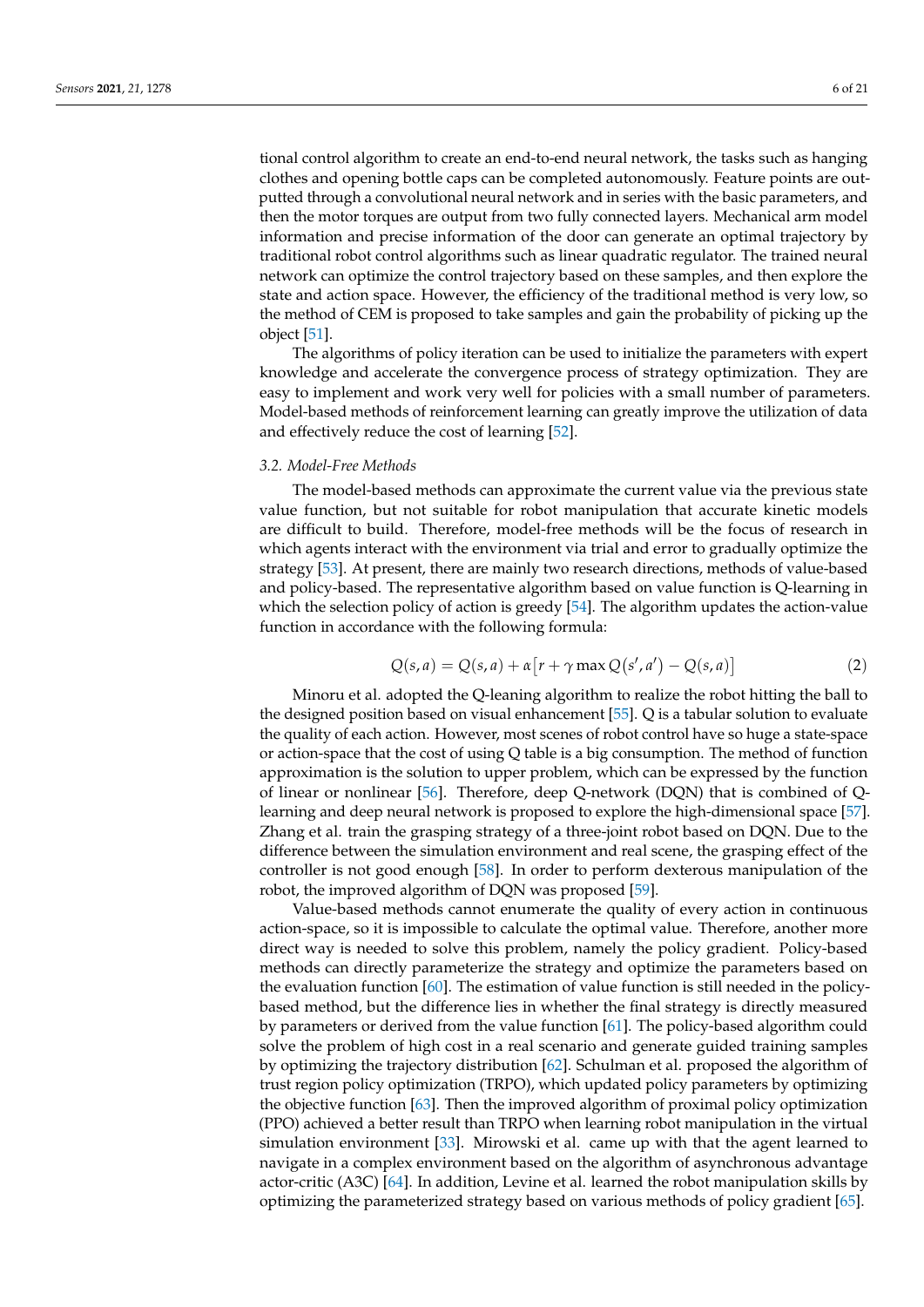Policy gradient can select the appropriate strategy from continuous actions, but it can only be updated at the end of the round. Therefore, the algorithm of actor-critic was proposed which combined the advantages of value-based methods and policy-based methods. Lillicrap et al. proposed an algorithm of deep deterministic policy gradient (DDPG) based on the actor-critic framework, and realized robot manipulation in the simulation environment [\[66\]](#page-17-20). However, the algorithm of DDPG needed to train two networks, so the normalized advantage function (NAF) of one network was proposed that applied the algorithm of Q-learning into continuous action space [\[67\]](#page-17-21). Gu et al. proposed an algorithm of asynchronous NAF that had a trainer thread and multiple collector threads, in which the latest parameters of neural network were continuously shared with each robot [\[68\]](#page-17-22). The above achievements indicate that trained predictive models can be used by real robotic systems to manipulate unseen tasks in the past.

To conclude, motion planning of the robot is a tedious and complex task, so traditional algorithms of reinforcement learning cannot fulfill the task of high degree of freedom in continuous action space. If it is in discrete action space, the method of DQN can achieve high-performance. The method of DDPG can solve the tasks of continuous space and low action dimension. The algorithm of A3C is recommended when the action dimension is high and data are easy to obtain.

For more complex tasks, a stable and efficient algorithm of soft actor-critic (SAC) is proposed for real-world robot learning [\[69\]](#page-17-23). What is more, the algorithm of SAC can perform robotic tasks in a matter of hours and work in a variety of environments using the same set of hyperparameters. By comparison, the policy-based approach can more easily integrate the expert knowledge to accelerate the convergence process of the strategy. At the same time, policy-based methods has fewer parameters than value-based methods, so the learning efficiency is higher. The strategy obtained from the model-based algorithm of deep reinforcement learning depends on the accuracy of the model, while the model-free algorithm can improve the robustness of the learned strategy by a large number of interactions with the environment. Therefore, model-free methods can learn more generalized strategies. Various methods of deep reinforcement learning have their own advantages and disadvantages. It is necessary to make a trade-off among computational complexity, sample complexity, and strategy performance. Therefore, the effective combination of the advantages of various methods of deep reinforcement learning is the current research focus for improving the performance of robot manipulation. The characteristics of robot algorithms based on reinforcement learning are summarized in Table [1.](#page-6-0)

|  |  | Table 1. Robot algorithms based on reinforcement learning. |  |
|--|--|------------------------------------------------------------|--|
|  |  |                                                            |  |

<span id="page-6-0"></span>

| Model-Based/Free | Ref.   | Year | <b>Authors</b>    | Algorithm        | Value/Policy-Based |
|------------------|--------|------|-------------------|------------------|--------------------|
|                  | [40]   | 2010 | Hester et al.     | DT               | Value-based        |
|                  | [41]   | 2014 | Lioutikov et al.  | <b>LLSE</b>      | Value-based        |
|                  | $[42]$ | 2017 | Schenck et al.    | <b>CNN</b>       | Value-based        |
| Model-based      | $[47]$ | 2011 | Deisenroth et al. | PILCO            | Policy-based       |
|                  | [50]   | 2016 | Levine et al.     | <b>GPS</b>       | Policy-based       |
|                  | $[51]$ | 2018 | Levine et al.     | <b>CEM</b>       | Policy-based       |
|                  | [58]   | 2015 | Zhang et al.      | <b>DQN</b>       | Value-based        |
|                  | [63]   | 2015 | Schulman et al.   | <b>TRPO</b>      | Policy-based       |
|                  | $[33]$ | 2018 | Marcin et al.     | <b>PPO</b>       | Policy-based       |
| Model-free       | [64]   | 2016 | Mirowski et al.   | A3C              | Policy-based       |
|                  | [66]   | 2016 | Lillicrap et al.  | <b>DDPG</b>      | Both               |
|                  | [67]   | 2016 | Gu et al.         | <b>NAF</b>       | Both               |
|                  | [68]   | 2017 | Gu et al.         | Asynchronous NAF | Both               |
|                  | [69]   | 2018 | Haarnoja et al.   | SAC              | Both               |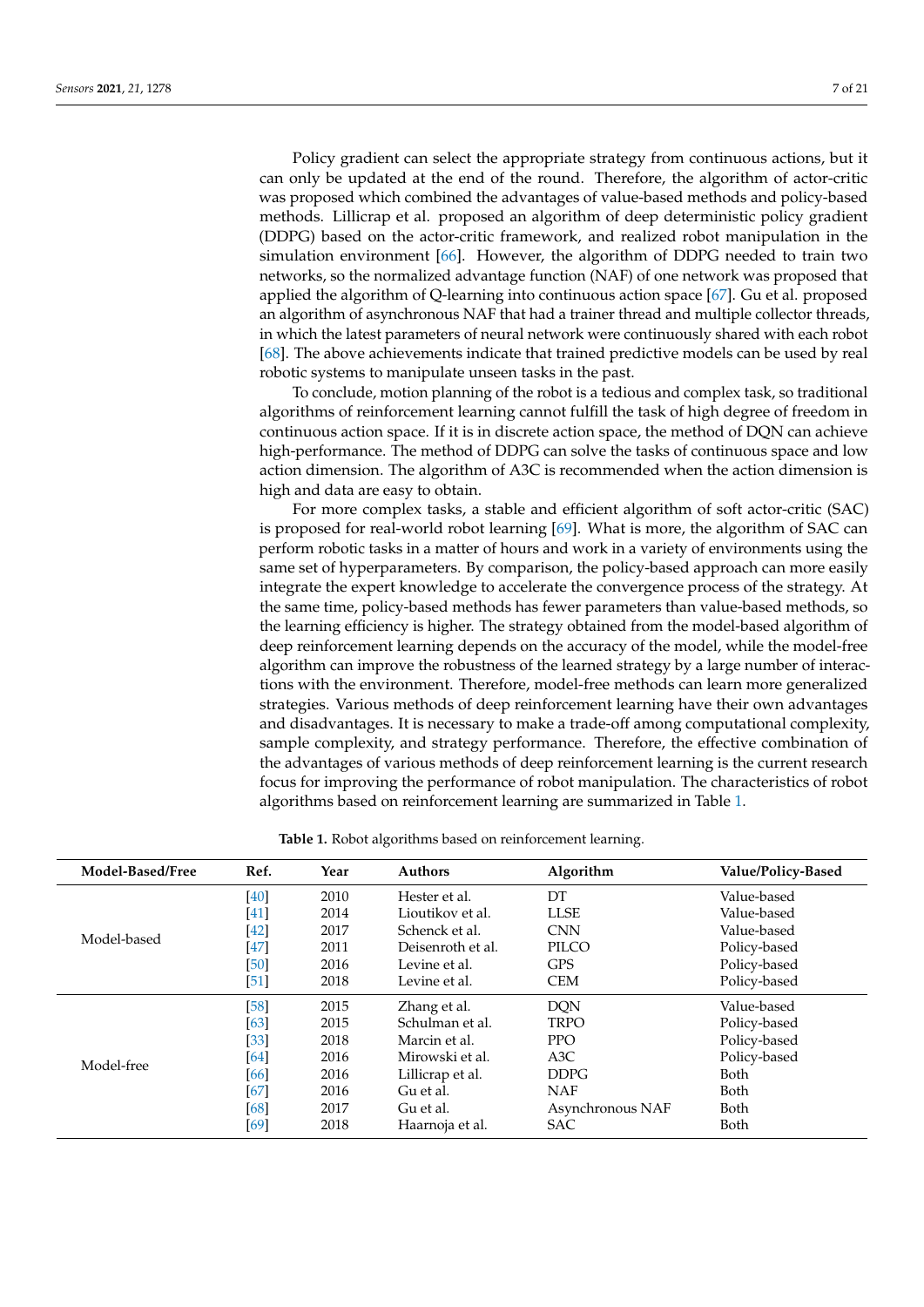It can be seen from the above research that deep reinforcement learning can successfully enable robots to master task skills through learning. The method will become the most promising way to realize a universal robot. However, methods based on deep reinforcement learning have the disadvantages of slow convergence and long computation time in the field of robot learning. It is a great challenge to perfectly match the rewards with a series of actions and achieve the rapid convergence of the entire network. In order to solve the problem of high consumption in training data and cost, the method of imitation learning has been further explored.

# <span id="page-7-0"></span>**4. Imitation Learning**

Imitation learning, in which the robot learns manipulation by observing the expert's demonstration, and skills can be generalized to other unseen scenarios. This process not only extracts information of the behavior and surrounding environment, but also learns the mapping between the observation and the performance. The task of robot manipulation can be viewed as a Markov decision process, then encoding action sequence of the expert into state-action pairs that are consistent with the expert. Imitation learning can train data from good samples instead of learning from scratch, so the learning efficiency is further improved [\[70\]](#page-17-24). By combining with reinforcement learning mechanisms, the speed and accuracy of imitation learning can be improved. Currently, the methods of imitation learning can be divided into behavior cloning (BC), inverse reinforcement learning (IRL), and generative adversarial imitation learning (GAIL) [\[71\]](#page-17-25). The classification of imitation learning can be seen in Figure [3.](#page-7-1)

<span id="page-7-1"></span>

**Figure 3.** Classification of imitation learning.

# *4.1. Behavior Cloning*

The essence of BC is direct policy learning, which enables the distribution of stateaction trajectory generated by the agent to match the given teaching trajectory [\[72\]](#page-17-26). The traditional method of behavioral cloning is that the robotic arm learns the trajectory of the movement by manual guidance or teaching box. However, it can only simply repeat learned motions, not adapt to environmental changes. With the development of statistical learning, methods of machine learning have been introduced to identify basic units of robot manipulation. Takeda et al. trained a robot manipulation policy that can dance with humans based on hidden Markov model (HMM) [\[73\]](#page-17-27). However, such methods describe the trajectory through a series of discrete states and transitions between states, which does not allow for continuous smooth path and direct control of the robot motion. In order to solve the related problems, Calinon et al. enabled the robot to complete a series of operations from simple to complex based on the Gaussian mixture model (GMM) and Gaussian mixture regression (GMR) [\[74](#page-17-28)[,75\]](#page-18-0). Multiple Gaussian distributions are used to model different stages of the trajectory and the covariance can be used to describe the uncertainty.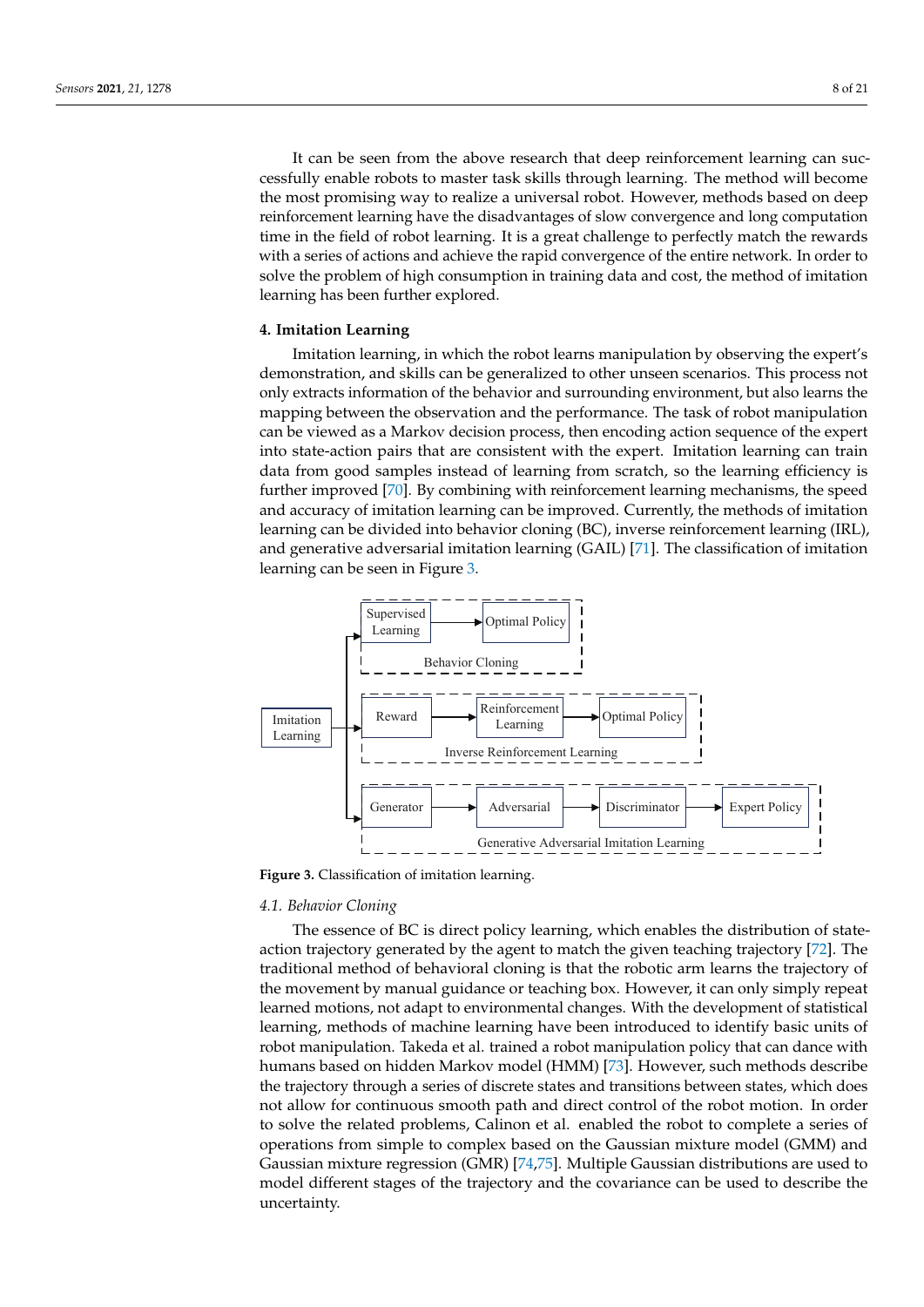Gams et al. proposed dynamic motion primitives (DMPs) to generate a stable and generalizable strategy based on trajectories [\[76\]](#page-18-1). Methods of DMPs can generate trajectory of arbitrary complexity that can be used to describe robot manipulation. The disadvantage of DMPs is the need of a deterministic model, yet the fact that demonstrations cannot be completely alike. Therefore, it is difficult for this method to model the uncertainty of multiple demonstrations, resulting in a poor fit of the system as a whole. Zhang et al. proposed a virtual reality teleoperation system to collect high-quality demonstrations of robot manipulation, then the control strategy can be obtained via visuomotor learning (VL) [\[77\]](#page-18-2). The result shows that imitation learning can be surprisingly effective in learning deep policy that map directly from pixel values to actions, only with a small amount of learning data.

However, the problem of BC is that the number of samples is not enough, so the agent cannot learn situations that are not included in samples. Therefore, in the case of a small amount of samples, the strategy obtained by behavioral cloning is not generalizable. In order to solve the learning problem of insufficient samples, the method of inverse reinforcement learning is proposed [\[78\]](#page-18-3).

#### *4.2. Inverse Reinforcement Learning*

Inverse reinforcement learning is a method of evaluating how well an action is performed via reward function, which is an abstract description of behavior. Compared to methods of behavioral cloning, IRL is an efficient paradigm of imitation learning that is more adaptable in responding to different environments. When the execution environment or robot model changes significantly, the resulting mapping function will be difficult to apply and will need to learn again [\[79\]](#page-18-4). Whereas the method of IRL is more task-related, the appropriate strategy can be obtained based on the previous reward function after receiving new information from the environment and the model [\[80\]](#page-18-5). Inverse reinforcement learning can be classified according to the algorithms it depends on.

Abbeel et al. proposed the max-margin principle (MP) of obtaining a reward function based on teaching data, in which the difference between the optimal strategy and other suboptimal strategies can be maximized [\[81\]](#page-18-6). Ratliff et al. suggested the framework of maximum marginal planning (MMP) based on the principle of maximum margin, and transformed the learning of reward function into a structural prediction [\[82\]](#page-18-7). The method of maximum marginal programming is very expensive to solve the MDP, so Klein et al. proposed a method of structured classification (SC) to learn the reward function without solving MDP [\[83\]](#page-18-8). Ho et al. proposed a neural network on the basis of apprenticeship learning (AL), and updated it via the method of policy gradient. It is hard to determine the quality of actions in actual scenarios [\[84\]](#page-18-9). The above methods are all artificial design features of the reward function that are difficult to generalize to the high dimensional and continuous robot state space. Therefore, Xia et al. proposed the neural inverse reinforcement learning (NIRL), which is still based on the framework of maximum margin [\[85\]](#page-18-10).

The disadvantage of maximum margin methods is that different reward functions will lead to the same expert strategy in many cases, thus resulting in ambiguity. Therefore, many algorithms of inverse reinforcement learning are proposed based on the probabilistic model to overcome this problem [\[86\]](#page-18-11). Ziebart et al. constructed a probabilistic model for sequential policy by maximum entropy inverse reinforcement learning, which can ensure the manipulation strategy has better performance when the teaching data are not optimal and the reward function is random deviation [\[87\]](#page-18-12). Finn et al. updated the policy based on the maximum entropy IRL and constructed reward function to help training via expert data [\[88\]](#page-18-13). The method of inverse reinforcement learning based on maximum entropy needs to know the state transition probability of the system. Therefore, Boularias et al. established the maximum relative entropy model to solve the model-free problem [\[89\]](#page-18-14). Peng et al. presented a data-driven deep reinforcement learning framework to train humanoid robots in virtual environment via the algorithm of DeepMimic and then learned a series of difficult manipulation skills [\[90\]](#page-18-15). The resulting strategy is highly robust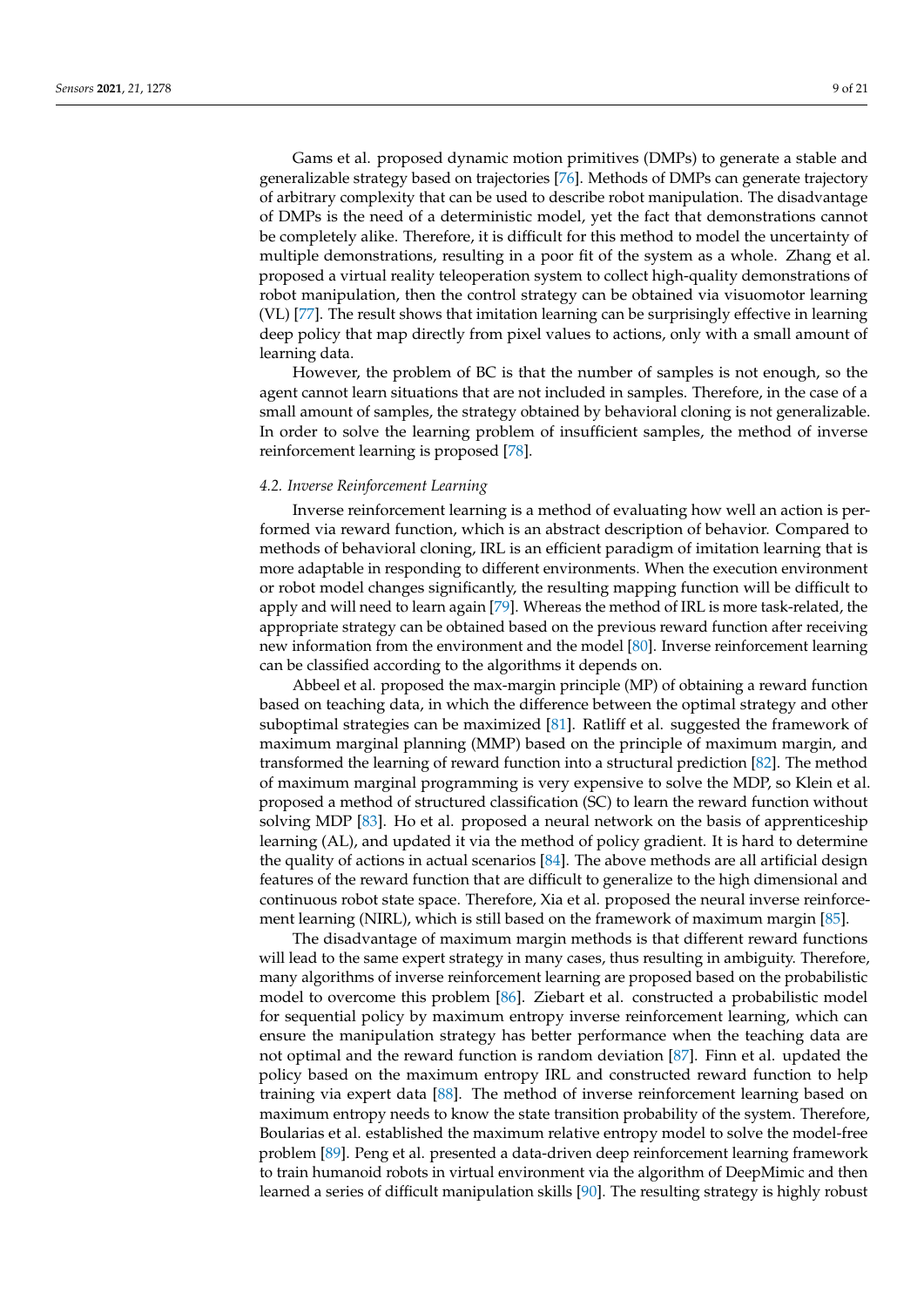and the generated natural motion is almost indistinguishable from the original motion capture data in the absence of perturbations.

Methods of behavioral cloning and IRL learn strategies from demonstrations, but can not interact with the expert to further optimize the policy [\[91\]](#page-18-16). Therefore, the method of generative adversarial imitation learning is proposed to solve the problem based on adversarial networks [\[92\]](#page-18-17).

#### *4.3. Generative Adversarial Imitation Learning*

The method of GAIL is implemented by comparing the difference between the generated strategy and the expert strategy. Iterative confrontation training can be performed to make the distribution between the expert and the agent as close as possible [\[93\]](#page-18-18). Generative adversarial networks (GANs) have been successfully applied to policy imitation problems under model-free settings. Baram et al. proposed the algorithm of model-based generative adversarial imitation learning (MGAI) based on a forward model to make the calculations completely divisible, which allows the use of accurate discriminator gradients to train strategies [\[94\]](#page-18-19). The use of pure learning methods with simple reward functions often results in non-human and too rigid movement behaviors. Merel et al. extended the algorithm of GAIL that the training of general neural network strategies can generate human-like motion patterns from limited demonstrations without access to actions. This method constructs strategies and shows that they can be reused to solve tasks when controlled by a higher-level controller [\[95\]](#page-18-20). They are vulnerable to cascading failures when the agent trajectory diverges from the demonstrations. Wang et al. added a variation auto-encoder (VAE) to learn semantic policy embeddings that made the algorithm of GAIL more robust than the supervised controller especially with few demonstrations. Leveraging these policies, a new version of GAIL can be developed to avoid mode collapse and capture many different behaviors [\[96\]](#page-18-21).

Unfortunately, methods of imitation learning tend to require that demonstrations are supplied in the first-person that is limited by the relatively hard problem of collecting first-person demonstrations. Stadie et al. presented a method of unsupervised third-person imitation learning (TPIL) to train agent to correctly achieve goal in a simple environment when the demonstration is provided from a different viewpoint [\[97\]](#page-18-22). Standard imitation learning methods assume received examples that could be provided in advance, which stands in contrast to how humans and animals imitate. Liu et al. proposed an learning method of imitation from observation (IFO) based on video prediction with context translation, which ensured output of different domains consistent [\[98\]](#page-18-23). The assumption in imitation learning is lifted that shows the effectiveness of our approach in learning a wide range of real-world robot manipulation.

The way that robots learn desired strategies based on deep reinforcement learning in real scenario will face the problem of large data requirement, high cost of trial and error and long training process. To enable learning of robot manipulation, roboticists focused their efforts on imitation learning that coincided with the learning process of human. Methods of imitation learning combined expert demonstrations with appropriate algorithms of machine learning, which can provide a simple and intuitive framework of robot learning and reduce the cost of deployment. Therefore, imitation learning is an effective method for the system to obtain control strategies when an explicit reward function is insufficient, using supervision provided as demonstrations of the expert.

Although the method of BC is intuitive and simple to implement, a large amount of data is required and the learned policy cannot adapt to the new environment. Although the method of IRL makes up for shortcomings of above situations, the consumption of training time is still costly. The method of GAIL introduces the idea of generative adversarial networks for imitation learning, which has better performance than the other two methods in high-dimensional situations. A major drawback of GAIL is the problem of model collapse because the diversity of generated images is often smaller than the real data. To summarize, imitation learning has been a key method in the field of robot manipulation.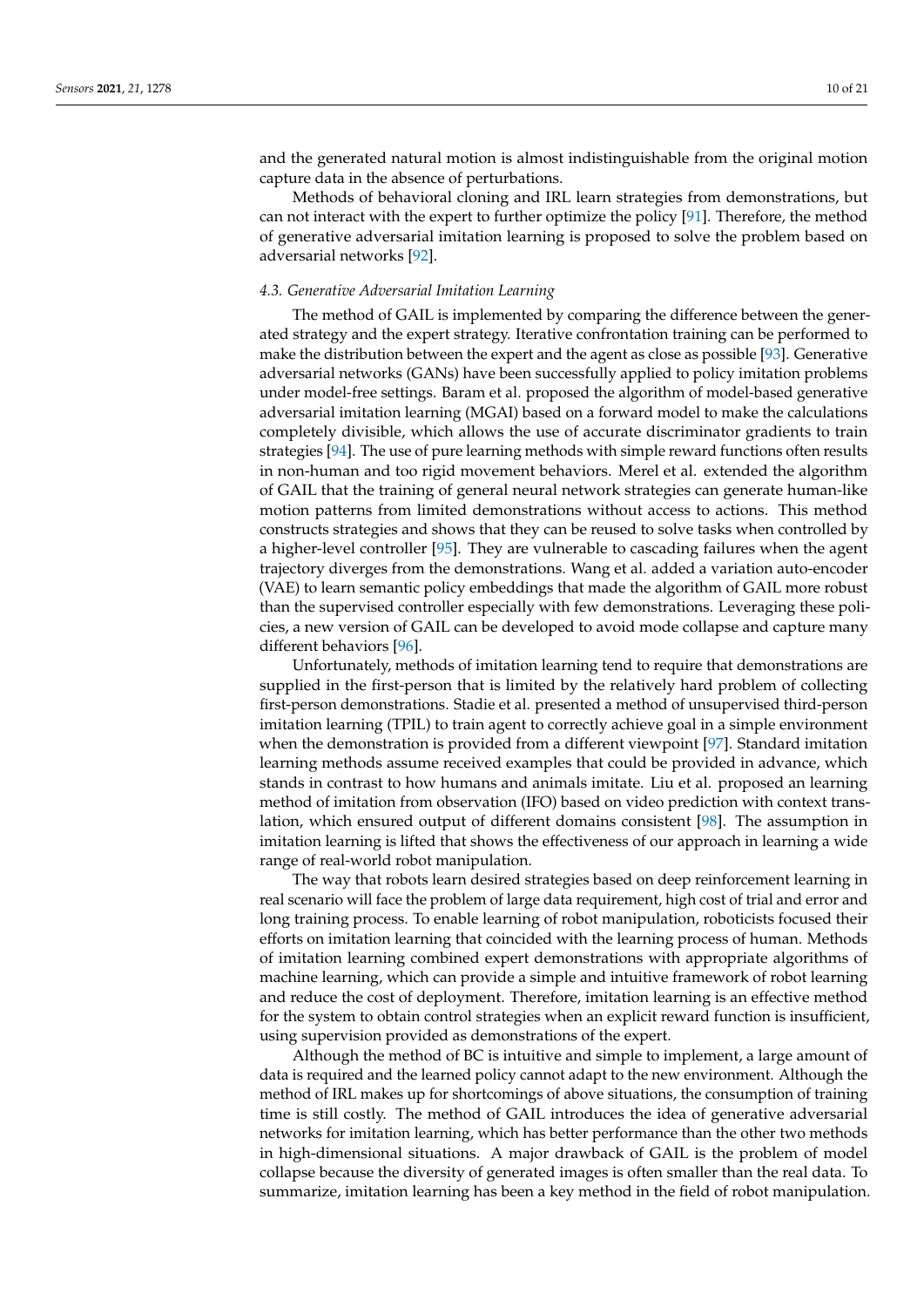Current algorithms solve the problem of designing the reward function to a certain extent and accelerate the rate of learning by initializing strategies based on teaching data. Robot algorithms based on imitation learning are summarized in Table [2.](#page-10-1) However, there are still some problems in imitation learning, such as the high consumption of collecting data and the local optimal solution of policy, which may lead to the poor effect of learning. Therefore, some scholars have put forward the method of transfer learning, in which the model of learning is trained in a simulation environment and then the knowledge is transferred to the real robot, so as to acquire the skills of robot manipulation more efficiently.

<span id="page-10-1"></span>

| Categories                                | Ref.   | Year | <b>Authors</b>   | Algorithms           |
|-------------------------------------------|--------|------|------------------|----------------------|
|                                           | $[73]$ | 2007 | Takeda et al.    | <b>HMM</b>           |
|                                           | [74]   | 2007 | Calinon et al.   | <b>GMM</b>           |
| Behavior Cloning                          | $[75]$ | 2010 | Calinon et al.   | <b>GMR</b>           |
|                                           | [76]   | 2014 | Gams et al.      | <b>DMPs</b>          |
|                                           | $[77]$ | 2018 | Zhang et al.     | VL                   |
|                                           | [81]   | 2004 | Abbeel et al.    | MP                   |
|                                           | [82]   | 2006 | Ratliff et al.   | <b>MMP</b>           |
|                                           | [83]   | 2012 | Klein et al.     | <b>SC</b>            |
|                                           | [84]   | 2016 | Ho et al.        | AL                   |
| <b>Inverse Reinforcement Learning</b>     | [85]   | 2016 | Xia et al.       | <b>NIRL</b>          |
|                                           | [87]   | 2008 | Ziebart et al.   | Maximum Entropy IRL  |
|                                           | [89]   | 2011 | Boularias et al. | Relative Entropy IRL |
|                                           | [90]   | 2018 | Peng et al.      | DeepMimic            |
|                                           | [94]   | 2017 | Baram et al.     | <b>MGAI</b>          |
|                                           | [95]   | 2017 | Merel et al.     | Extended GAIL        |
| Generative Adversarial Imitation Learning | [96]   | 2017 | Wang et al.      | VAE                  |
|                                           | $[97]$ | 2017 | Stadie et al.    | TPIL                 |
|                                           | [98]   | 2017 | Liu et al.       | <b>IFO</b>           |

**Table 2.** Robot algorithms based on imitation learning.

#### <span id="page-10-0"></span>**5. Transfer Learning**

Robot manipulation is so complex that the consumption of obtaining an optimal solution is costly. Obtained policy based on deep reinforcement learning can only be applied in one task and have to start from scratch whenever the environment changes slightly. By introducing transfer learning into robot deep reinforcement learning, the data in the simulated environment can be used to help the robot better learn control strategies (Figure [4\)](#page-11-0). The method of transfer learning with learning ability can divert knowledge from the source task to the target task by sharing learned parameters with the new model [\[99\]](#page-18-24). This optimization method of transfer learning can greatly improve the generalization of the original model and the speed of modeling new tasks. Data sets of the task which include position, velocity, and force are collected and then used to learn the skill model. Then the knowledge of the learned model can be transferred into real robot so as to obtain the new model that can reproduce the robot manipulation in new environments [\[100\]](#page-18-25).

However, it is not easy for robots to transfer and learn, because there is a reality gap between the simulation and reality. The policy will not adapt to changes in the external environment if trained in a flawed simulation. In addition, the physics of sliding friction and contact forces also cannot be perfectly simulated [\[101\]](#page-18-26). Several improved methods of transfer learning are proposed that will be elaborated briefly in this section.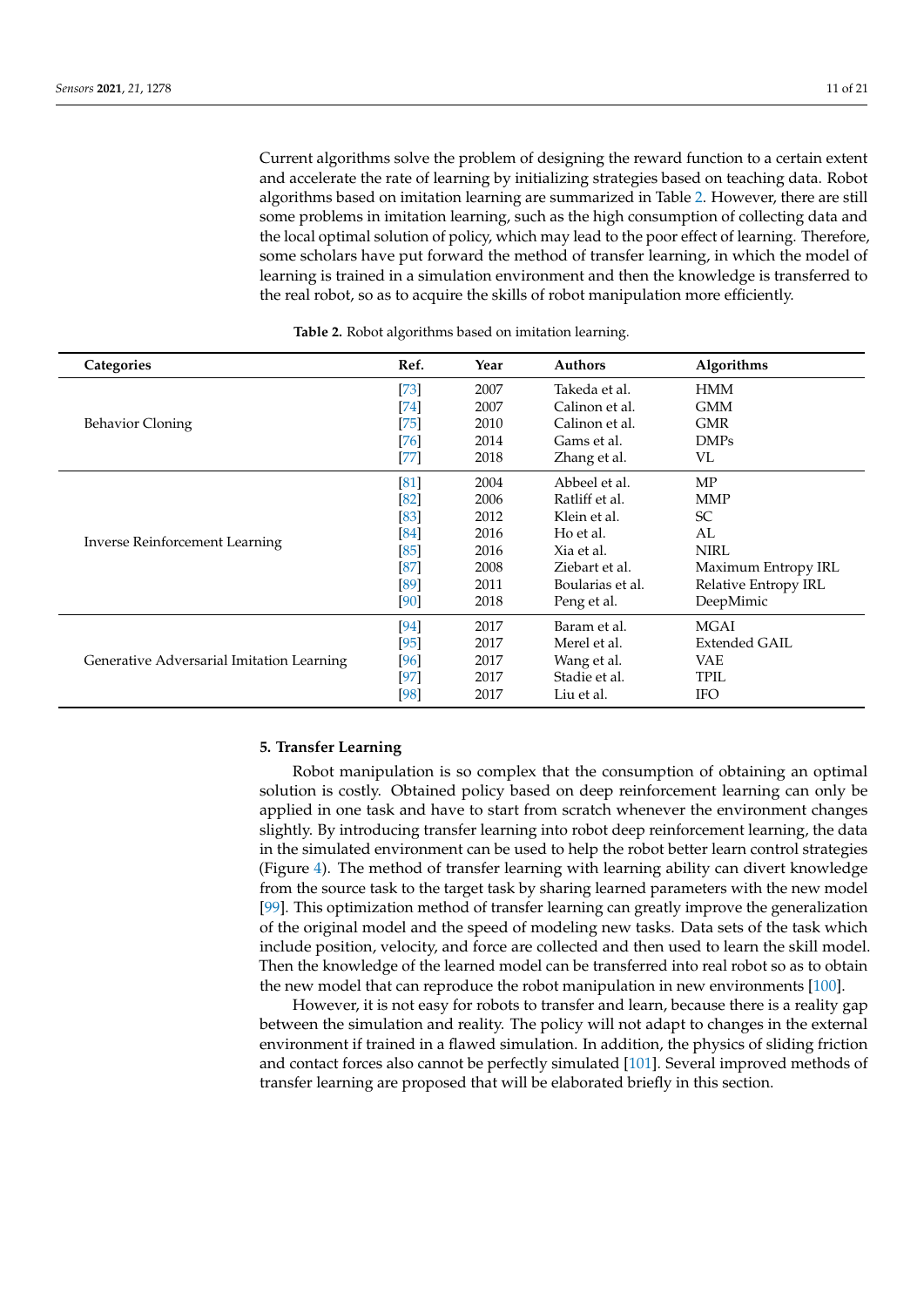

<span id="page-11-0"></span>

**Figure 4.** Principle of transfer learning for robot manipulation.

### *5.1. Better Simulation*

For many robot manipulations, data sets of real world are costly to obtain, but easy to collect in the simulation environment. Tzeng et al. proposed a novel method of domain adaptation for robot perception without expensive manual data annotation before policy search [\[102\]](#page-18-27). The improved method of transfer learning compensates for domain shift more effectively than previous techniques by using weakly paired images. Zhu built a highly similar simulation framework named AI2-THOR in which the optimal strategy was trained in high-quality 3D scenes [\[103\]](#page-18-28). Agents can manipulate and interact with objects in the framework, so a huge number of samples are collected. At the same time, the method is end-to-end trainable and converges faster than other methods. In the robot simulation environment, only limited parameters can be used to simulate the physical environment, so there are errors compared with the real situation. Peng et al. proposed a recurrent neural network to reduce the gap between virtual and real, which improved the effect of robot transfer learning by narrowing the training error [\[104\]](#page-19-0). The neural-augmented simulation can improve the effect of robot transfer learning by narrowing the training error.

According to the above analysis, these methods can construct a better simulation environment, but they are all measured in definite states and actions to train the agent. Another idea is that highly adaptable strategy can be trained through randomized processing of states and actions. Then the system of the robot will respond to dynamic changes effectively in the real world without adjustments.

# *5.2. Policy Randomization*

Although the simulation environments provide an abundant source of data and reduce the potential safety concerns during the training process, policies that are successful in simulation may not transfer to real world because of modeling errors. Algorithms of policy gradient are very effective in solving the high-dimensional sequential task of robot manipulation. Ammar et al. proposed a method of multi-task policy gradient to learn policy, which can transfer knowledge between tasks to improve learning efficiency [\[105\]](#page-19-1). The realization of end-to-end pixel-driven control for complex robot manipulation is an unresolved problem. Rusu et al. proposed progressive networks, which are a general framework that can reuse everything from the low-level visual functions to the high-level strategies. The speed of each robot joint can be obtained by input image only, which further verifies the feasibility of progressive neural networks [\[106\]](#page-19-2). Peng et al. proposed that dynamic and highly adaptive strategies could be obtained by randomizing the dynamics of the simulator during training, which can adapt to the significantly different situation [\[90\]](#page-18-15).

Both above approaches have done extensive processing of the virtual environment to improve the performance of the simulator. However, none of studies can guarantee the adaptive capability required for real-world robots. The approach presented below is a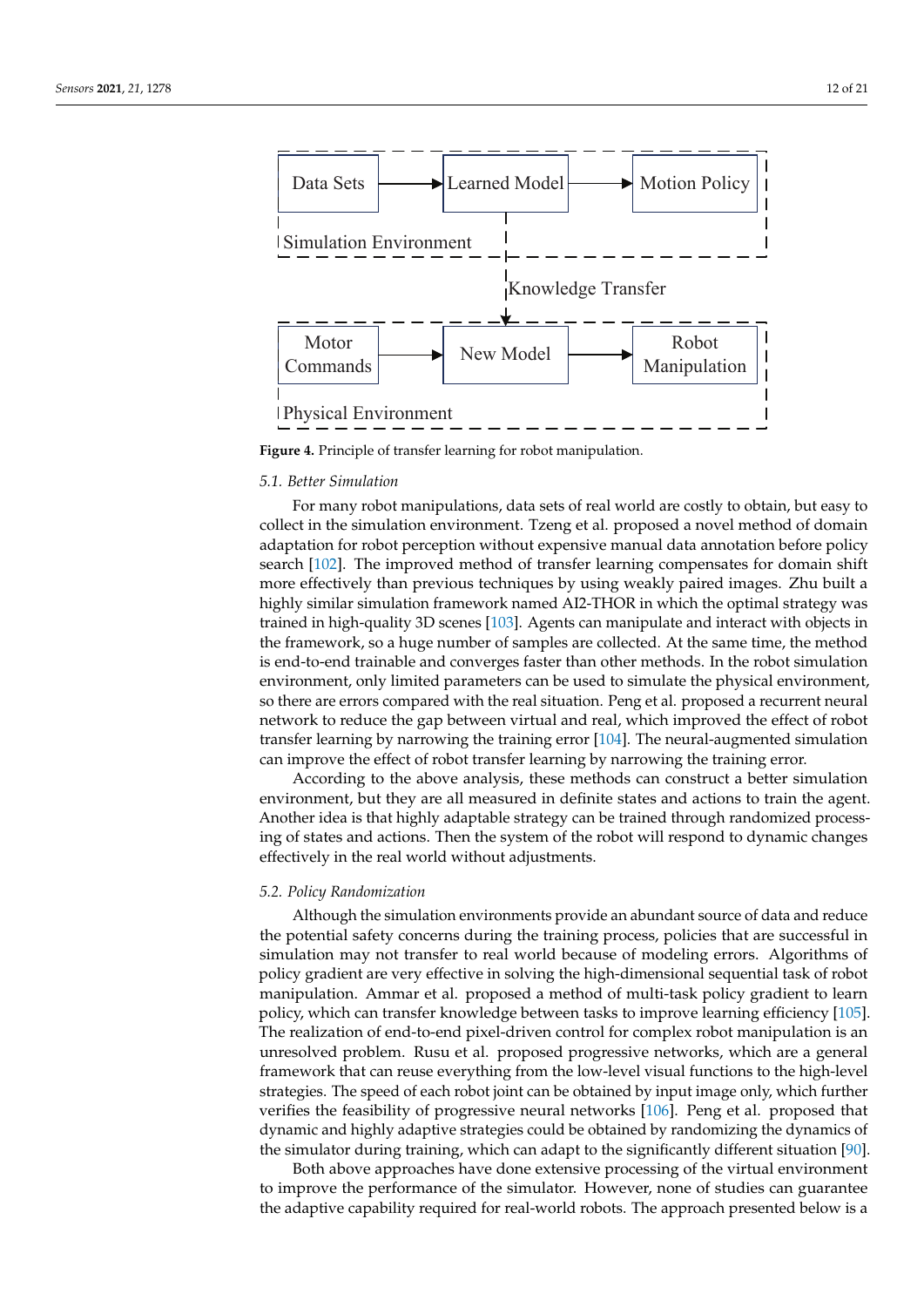higher-level complementary approach of enhanced transfer learning that produces policies which generalize across tasks.

# *5.3. Robust Policy*

Methods of transfer learning have difficulty in obtaining policies which can generalize across tasks, despite collecting a large amount of data. He et al. proposed an attempt to learn a robust policy directly on a real robot based on model-predictive control (MPC), adapting to unseen tasks [\[107\]](#page-19-3). A continuous parameterization and policy can be learned simultaneously in simulation instead of end-to-end learning policy for single task. Then the multi-skill policy can be transferred directly to a real robot that is actuated by choosing sequences of skill latents. The model of MPC is composed of the pre-trained policy executed in the simulation, run in parallel with the real robot. Agents trained in the simulator may not be invalid in the real world when performing actions due to the gap between training and execution environments. Ramakrishnan proposed the oracle feedback to learn a predictive model of blind spots in order to reduce costly errors [\[108\]](#page-19-4). By evaluating the application of the method in two domains, it was demonstrated that the predictive performance has been improved and the learned model can be used to query oracle selectively to prevent errors. Although a general simulator is needed for flexible learning approaches, control policy in simulation directly applied to robot will yield model errors. In order to overcome cases of severe mismatch, Raileanu et al. proposed a novel way to regularize a decoder of a variational autoencoder to a black-box simulation, with the latent space bound to a subset of simulator parameters [\[109\]](#page-19-5). Encoder training from real-world trajectories can yield a latent space with simulation parameter distribution that matches the real setting.

The above methods are mainly to improve the adaptability of state and action in the virtual environment, and try to introduce parameters in the physical environment into the strategy training of the simulated environment [\[110\]](#page-19-6). In addition to the three methods mentioned above, there are other ways to improve transfer learning for robot manipulation. Jeong directly introduced the state-related generalized forces to capture the difference between the simulated environment and the real world, thus realizing the transfer learning of robot manipulation [\[111\]](#page-19-7). Hwangbo et al. built a perfect actuator model by adding stochastic dynamic parameters, which strengthened the generalization of the neural network [\[112\]](#page-19-8). Matas et al. studied the manipulation of non-rigid objects in simulation [\[113\]](#page-19-9). Sadeghi et al. studied transfer learning based on multiple domains and proposed a simulation benchmark for robot grasping, which played an important role in promoting the research on robot [\[114\]](#page-19-10). Mees et al. proposed an adversarial skill network to find the embedded space suitable for different task domains. This method is not only applicable to the transfer learning of robots, but also to other tasks of finding and learning transferable skills [\[115\]](#page-19-11).

In summary, methods of transfer learning help us to find out the commonality of problems and deal with the newly encountered problems. The advantage of robot transfer learning lies in learning control strategies based on sufficient data in the simulated environment, while the difficulty of research lies in transferring control strategies to real robots. In the field of robotics, data from simulation can be used to solve problems in which there are few or no sample in the target domain. Dominant approaches for ameliorating transfer learning include building better simulation environment, policy randomization, and direct training of robust policy. Improved methods for robot transfer learning are summarized in Table [3.](#page-13-0)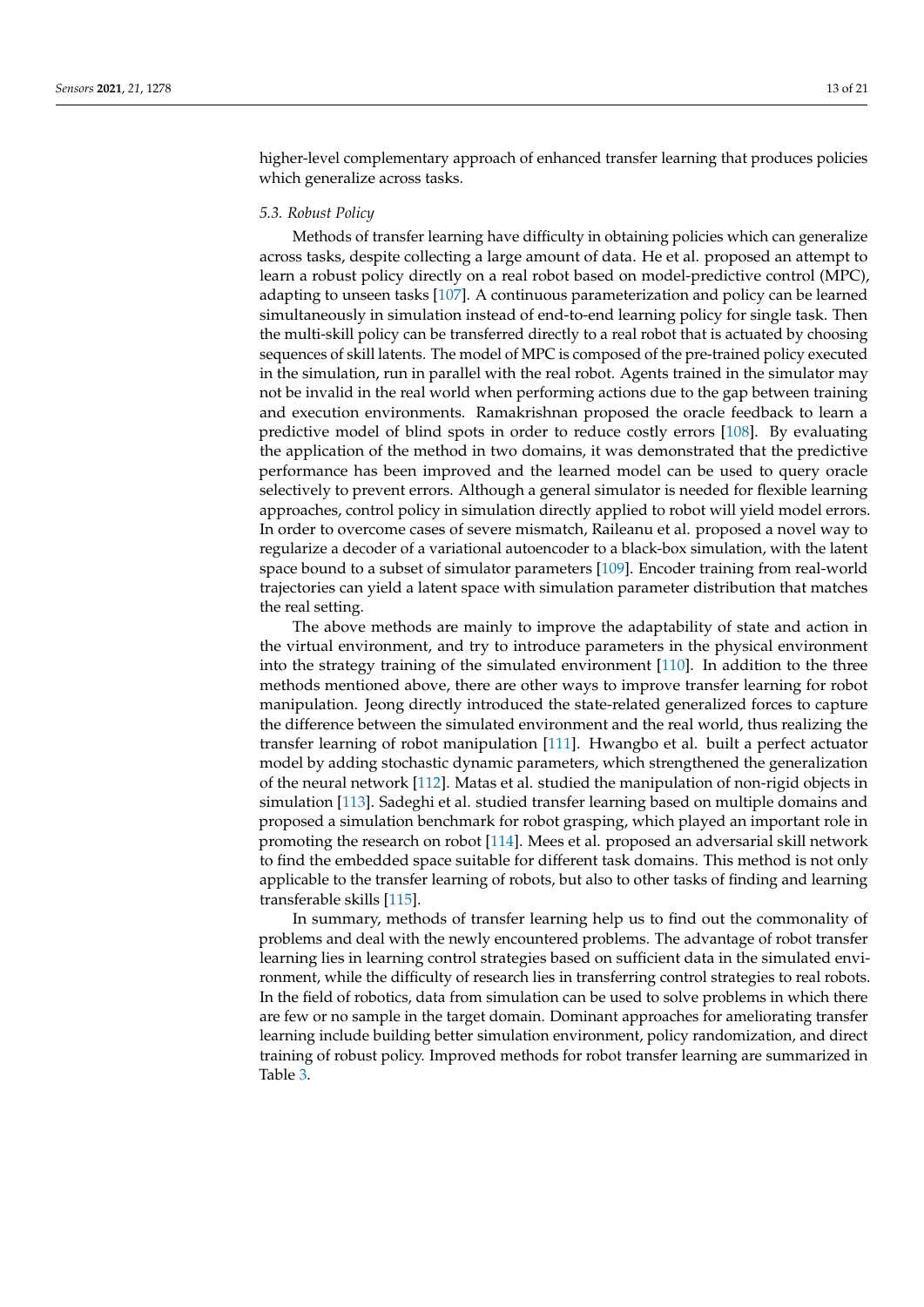<span id="page-13-0"></span>

| <b>Improved Methods</b>  | Ref.    | Year | <b>Authors</b>      | Approaches                                |
|--------------------------|---------|------|---------------------|-------------------------------------------|
|                          | $[102]$ | 2015 | Tzeng et al.        | Neural-augmented simulation               |
| <b>Better Simulation</b> | $[103]$ | 2017 | Zhu et al.          | Weak pairwise constraints                 |
|                          | [104]   | 2018 | Peng et al.         | Framework of AI2-THOR                     |
|                          | $[105]$ | 2014 | Ammar et al.        | Randomizing the dynamics of the simulator |
| Policy Randomization     | $[106]$ | 2016 | Rusu et al.         | Multi-task policy gradient                |
|                          | [90]    | 2018 | Peng et al.         | Progressive neural networks               |
|                          | $[107]$ | 2018 | He et al.           | Model-predictive control                  |
| Robust Policy            | $[108]$ | 2020 | Ramakrishnan et al. | The oracle feedback                       |
|                          | [109]   | 2020 | Hwasser et al.      | Variational auto-regularized alignment    |

**Table 3.** Improved methods for robot transfer learning.

### **6. Discussion**

The above learning methods can enable robots to make decisions autonomously and adapt various complex environments dynamically. The approach of reinforcement learning generate data from trial-and-error experiments that may damage the robot. Therefore, imitation learning is proposed that robot learns from images, videos, or an expert. Nevertheless, an expert cannot be found anytime, especially when robot manipulation skills are difficult to learn or require extreme precision. In view of this, transfer learning is the appropriate algorithm that train the data in simulation, then the policy refined can be reused on a physical platform [\[116\]](#page-19-12). Most notably, robot manipulation leverages the immense progress in learning methods to achieve wonderful developments in many applications. Robot learning application domains can be found in Table [4.](#page-13-1)

<span id="page-13-1"></span>**Table 4.** Robot learning application domains.

| Applications     | <b>Classical Demos</b>                                                          | <b>References</b>                                          |
|------------------|---------------------------------------------------------------------------------|------------------------------------------------------------|
| Industrial Robot | Peg-in-hole<br>grinding and polishing<br>welding<br>human-machine collaboration | $[117]$<br>[118]<br>[119]<br>$[120]$                       |
| Personal Robot   | Ironing clothes<br>pouring water<br>autonomous navigation<br>obstacle avoidance | [121, 122]<br>$[123 - 125]$<br>[53, 126]<br>[76, 127, 128] |
| Medical Robot    | Rehabilitation training<br>surgical operation                                   | [129, 130]<br>$[131 - 133]$                                |

As shown in the above table, the manipulation environment can be classified into three situations, such as industrial robot, personal robot, and medical robot. Previously, robots worked in a structured environment, mainly for delivering, painting, welding, etc. At the same time, they could only perform simple and repetitive tasks with little variation. Currently, robots are gradually able to perform dexterous tasks that ranges from the simple interaction of parts to the complex interaction between humans and the environment. Methods of robot learning address the lack of accurate object models and dynamic changes in complex environments. The learning process is also simplified by visually extracting information from expert presentations [\[134\]](#page-20-2).

In the training process of deep reinforcement learning, there are two very disturbing problems, namely the design of neural network structure and the setting of hyperparameters. The neural network needs to solve such problems as gradient vanishing, gradient explosion, and overfitting. The appropriate loss functions and activation functions are needed to solve the above two problems. Common loss functions include mean square error, cross entropy error, mean absolute value error, etc. Proper activation functions can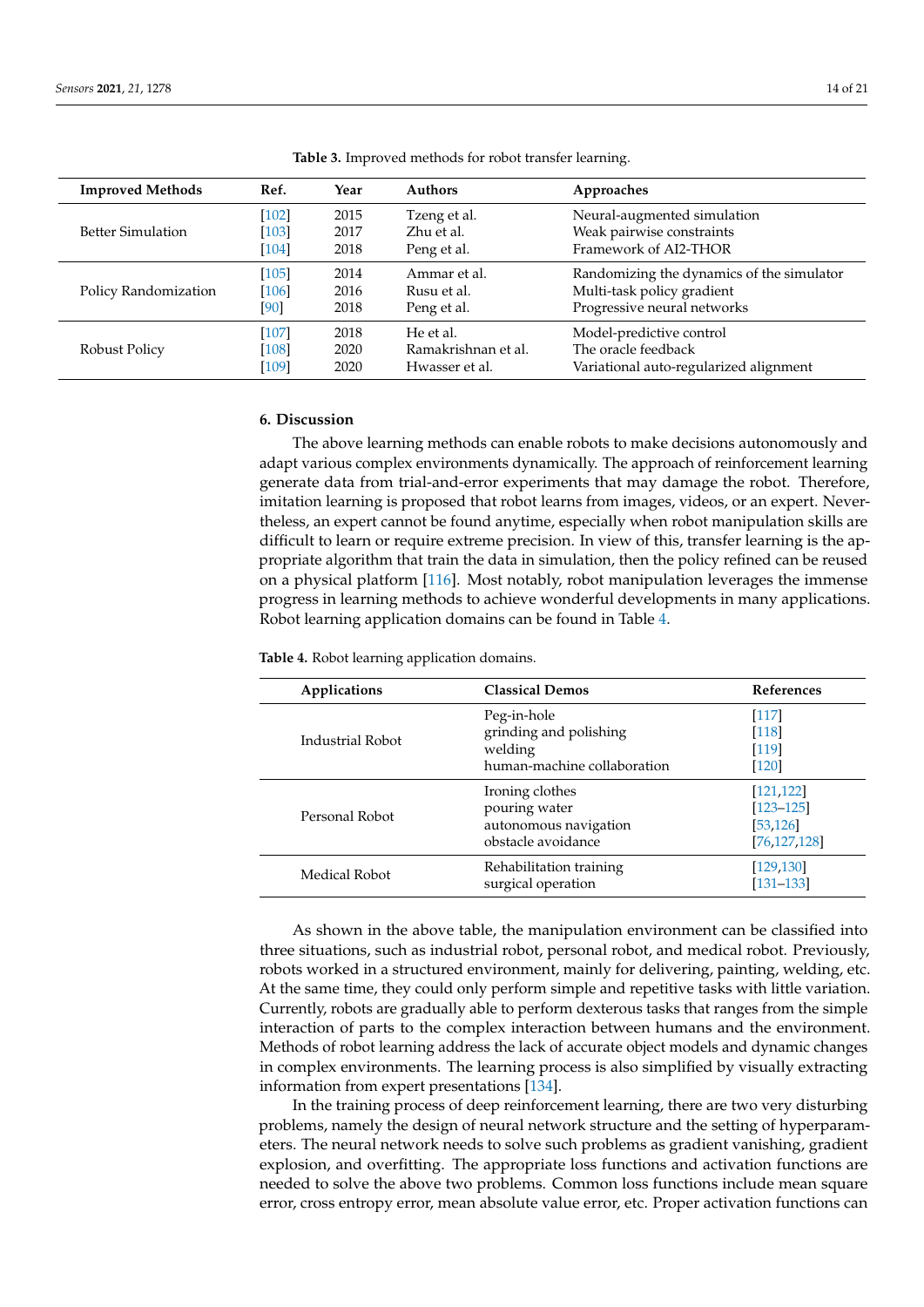make the deep neural network fit the nonlinear model better which mainly include Sigmoid, Tanh, ReLU etc. Moreover, data regularization and dropout are the main methods to solve overfitting. By inserting these processes before the activation function, the deviation of data distribution can be reduced and the accuracy of network can be effectively improved. Neural network architectures need to be experimented and inferred from experimental results. It is recommended to use proven architectures such as VGG, ResNet, Inception, etc. The hyperparameters are the values that initialize the neural network, and these values cannot be learned during training. These super parameters include the number of neural network layers, the size of the batch, the number of trained epochs, etc. Each neural network will have an optimal combination of hyperparameters, which will achieve the maximum accuracy. There is no direct way to get it but usually through trial and error.

It is a challenge to ensure that the learned model is valid, given the interference of the real environment. Much of the collected data are meaningless, so constructing an accurate simulator is hard. Generally, humans solve the new problem via some basic skills. Inspired from this, the method of meta-learning is proposed to generate correct motion sequences that adapts to scene changes based on existing models. Meta-learning is the foundation of both transfer learning and imitation learning that utilizes the previous knowledge and experience to form a core value network [\[135\]](#page-20-3).

The existing meta-learning neural network structure can be used to accelerate learning when facing new tasks. Model-agnostic meta-learning (MAML) is a meta-learning algorithm for supervised learning and reinforcement learning [\[136\]](#page-20-4). The method of MAML makes a back-propagation update of the neural network with the sample, and then completes supervised learning based on the updated parameters. The neural network is forced to learn some task information by adding external data [\[137](#page-20-5)[,138\]](#page-20-6). Santoro et al. added external memory to the neural network, which obtained the relevant images for comparison [\[139\]](#page-20-7). Marcin et al. trained a general neural network to predict the gradient by the regression problem of equation. As long as the gradient is predicted correctly, this method significantly speeds up the training [\[140\]](#page-20-8). Oriol et al. constructed an attention mechanism via imitating humans, which directly focus on the most important parts [\[141\]](#page-20-9). Sachin et al. trained an update mechanism of neural networks via the long short-term memory (LSTM) structure, and obtained new parameters by inputting current network parameters [\[142\]](#page-20-10). Flood et al. constructed a model to learn and predict the function of loss via previous tasks, which sped up the learning rate [\[143\]](#page-20-11).

Hence, meta-learning is not a simple mapping, but a way to connect different information. Meta-learning enables the neural network to learn a kind of meta-knowledge based on samples, so that the change factors have been completely separated from the invariant factors in the learned representation space, and the decisive factors can be learned. Although the method has made some progress in the field of robot learning, a large amount of training data is still required in the training phase of meta-learning. Meta-learning is the basis of imitation learning and transfer learning, and one shot learning is an extreme form of the two methods. Therefore, designing a one-shot learning neural network structure with high learning efficiency and excellent performance is an important research direction in the future.

### **7. Conclusions**

In view of this method, the robot can understand the intention of samples and map directly to joint control without a lot of training data [\[144\]](#page-20-12). With fast learning ability, such a robot system has strong universality. Finn et al. used the visual information to obtain the control information of joints based on the MAML algorithm of Meta-Learning [\[145\]](#page-20-13). Tianhe et al. proposed a method of one-shot learning to build prior knowledge by using human and robot demonstration data based on meta-learning. Next, combining this prior knowledge with a person's video presentation, the robot can perform the tasks demonstrated by the person [\[146\]](#page-20-14). Feifei et al. proposed a novel framework of robot learning called neural task programming (NTP), which used neural program in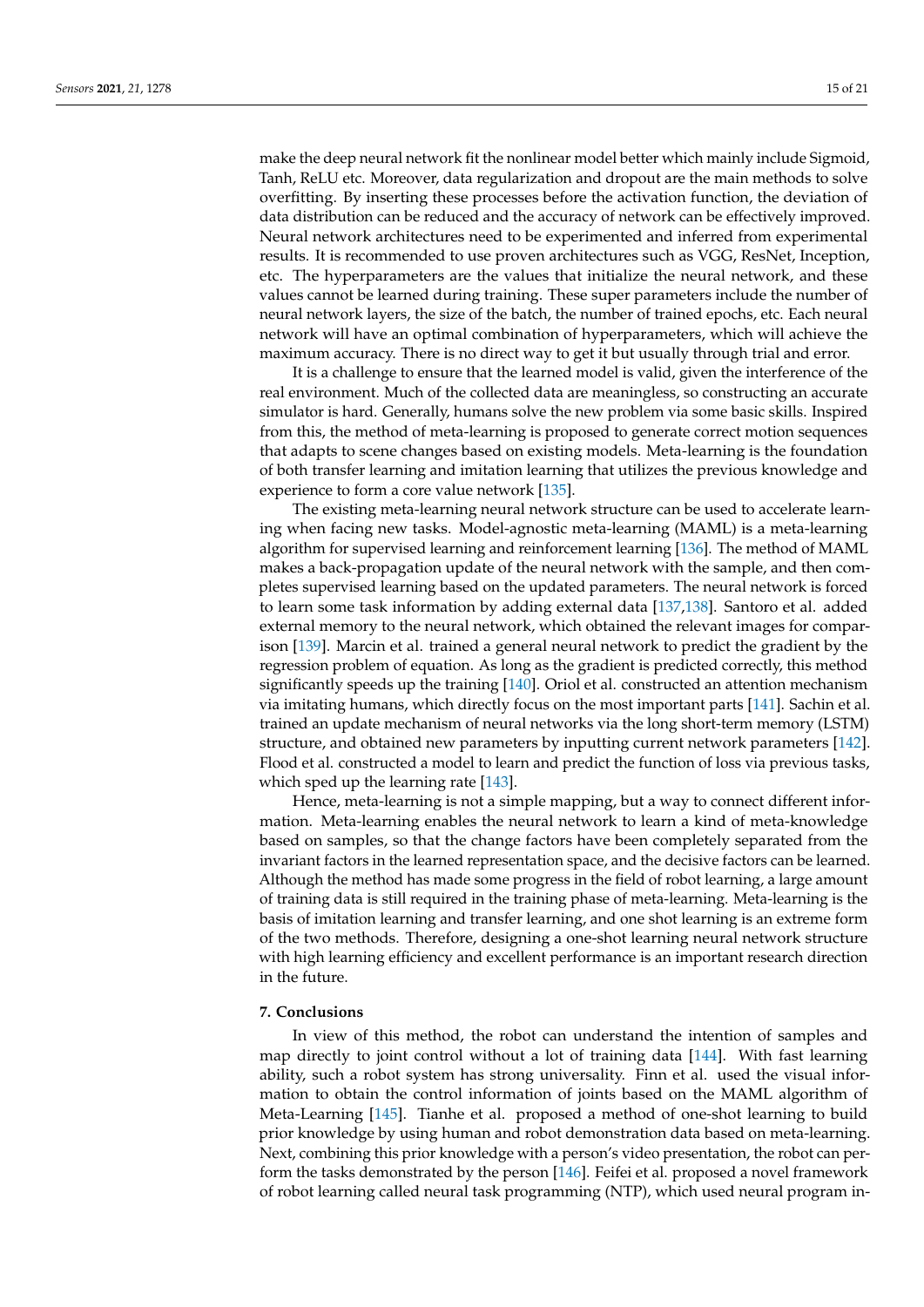duction to do few-shot imitation learning. NTP decomposed the robot's manipulation into multi-step motions, and the neural network learned how to compose these motions and then execute them. To some extent, it greatly simplifies the difficulty of the problem [\[147\]](#page-20-15).

To summarize, compared with traditional methods, the methods of robot learning based on deep learning can enable the robot to have the ability of decision-making and learning, which dynamically adapt to many complex situations and greatly improve production efficiency. An end-to-end, completely learned robot with strong imitation learning ability will be the basis for robots to be used in various fields widely. In the future, the complexity of tasks will need to be further increased, such as the one-shot imitation learning in the third person. Improving the efficiency and the generalization in robot learning is also seeking further research attention.

**Author Contributions:** Conceptualization, J.H. and Z.J.; writing—original draft, J.H.; writing review and editing, L.Z. and G.L. All authors have read and agreed to the published version of the manuscript.

**Funding:** The authors would like to acknowledge the support from the AiBle project co-financed by the European Regional Development Fund and National Natural Science Foundation of China (grant No. 52075530 and No. 51975425).

**Institutional Review Board Statement:** Not applicable.

**Informed Consent Statement:** Not applicable.

**Data Availability Statement:** Not applicable.

**Conflicts of Interest:** The authors declare no conflict of interest.

### **References**

- <span id="page-15-0"></span>1. Billard, A.; Kragic, D. Trends and challenges in robot manipulation. *Science* **2019**, *364*. . [\[CrossRef\]](http://doi.org/10.1126/science.aat8414) [\[PubMed\]](http://www.ncbi.nlm.nih.gov/pubmed/31221831)
- <span id="page-15-1"></span>2. Thibaut, J.; Toussaint, L. Developing Motor Planning over Ages. *J. Exp. Child Psychol.* **2010**, *105*, 116–129. [\[CrossRef\]](http://dx.doi.org/10.1016/j.jecp.2009.10.003) [\[PubMed\]](http://www.ncbi.nlm.nih.gov/pubmed/19919864)
- <span id="page-15-2"></span>3. Xue, Y.; Ju, Z.; Xiang, K.; Chen, J.; Liu, H. Multimodal Human Hand Motion Sensing and Analysis—A Review. *IEEE Trans. Cogn. Dev. Syst.* **2019**, *11*, 162–175.
- <span id="page-15-3"></span>4. Feix, T.; Romero, J.; Schmiedmayer, H.; Dollar, A.M.; Kragic, D. The GRASP Taxonomy of Human Grasp Types. *IEEE Trans. Hum. Mach. Syst.* **2016**, *46*, 66–77. [\[CrossRef\]](http://dx.doi.org/10.1109/THMS.2015.2470657)
- <span id="page-15-4"></span>5. Homberg, B.S.; Katzschmann, R.K.; Dogar, M.R.; Rus, D. Haptic identification of objects using a modular soft robotic gripper. In Proceedings of the 2015 IEEE/RSJ International Conference on Intelligent Robots and Systems (IROS), Hamburg, Germany, 28 September–3 October 2015; pp. 1698–1705.
- <span id="page-15-5"></span>6. Edwards, C.; Edwards, A.; Stoll, B.; Lin, X.; Massey, N. Evaluations of an artificial intelligence instructor's voice: Social Identity Theory in human-robot interactions. *Comput. Hum. Behav.* **2019**, *90*, 357–362. [\[CrossRef\]](http://dx.doi.org/10.1016/j.chb.2018.08.027)
- <span id="page-15-6"></span>7. Sahbani, A.; Elkhoury, S.; Bidaud, P. An overview of 3D object grasp synthesis algorithms. *Robot. Auton. Syst.* **2012**, *60*, 326–336. [\[CrossRef\]](http://dx.doi.org/10.1016/j.robot.2011.07.016)
- <span id="page-15-7"></span>8. Pinto, L.; Gupta, A. Supersizing self-supervision: Learning to grasp from 50K tries and 700 robot hours. In Proceedings of the 2016 IEEE International Conference on Robotics and Automation (ICRA), Stockholm, Sweden, 16–21 May 2016; pp. 3406–3413.
- <span id="page-15-8"></span>9. Vecerik, M.; Hester, T.; Scholz, J.; Wang, F.; Pietquin, O.; Piot, B.; Heess, N.; Rothorl, T.; Lampe, T.; Riedmiller, M. Leveraging Demonstrations for Deep Reinforcement Learning on Robotics Problems with Sparse Rewards. *arXiv* **2017**, arXiv:1707.08817.
- <span id="page-15-9"></span>10. Kroemer, O.; Niekum, S.; Konidaris, G. A Review of Robot Learning for Manipulation: Challenges, Representations, and Algorithms. *arXiv* **2019**, arXiv:1907.03146.
- <span id="page-15-10"></span>11. Bohg, J.; Morales, A.; Asfour, T.; Kragic, D. Data-Driven Grasp Synthesis—A Survey. *IEEE Trans. Robot. Autom.* **2014**, *30*, 289–309. [\[CrossRef\]](http://dx.doi.org/10.1109/TRO.2013.2289018)
- <span id="page-15-11"></span>12. Li, Y.H.; Lei, Q.J.; Cheng, C.; Zhang, G.; Wang, W.; Xu, Z. A review: Machine learning on robotic grasping. In Proceedings of the Eleventh International Conference on Machine Vision (ICMV 2018), International Society for Optics and Photonics, Munich, Germany, 1–3 November 2019; Volume 11041.
- <span id="page-15-12"></span>13. Bicchi, A.; Kumar, V. Robotic grasping and contact: A review. In Proceedings of the 2000 ICRA, Millennium Conference, IEEE International Conference on Robotics and Automation, Symposia Proceedings (Cat. No. 00CH37065), San Francisco, CA, USA, 24–28 April 2000; Volume 1, pp. 348–353.
- <span id="page-15-13"></span>14. Colomé, A.; Pardo, D.; Alenya, G.; Torras, C. External force estimation during compliant robot manipulation. In Proceedings of the 2013 IEEE International Conference on Robotics and Automation,Karlsruhe, Germany, 6–10 May 2013; pp. 3535–3540.
- <span id="page-15-14"></span>15. Bicchi, A. On the closure properties of robotic grasping. *Int. J. Robot. Res.* **1995**, *14*, 319–334. [\[CrossRef\]](http://dx.doi.org/10.1177/027836499501400402)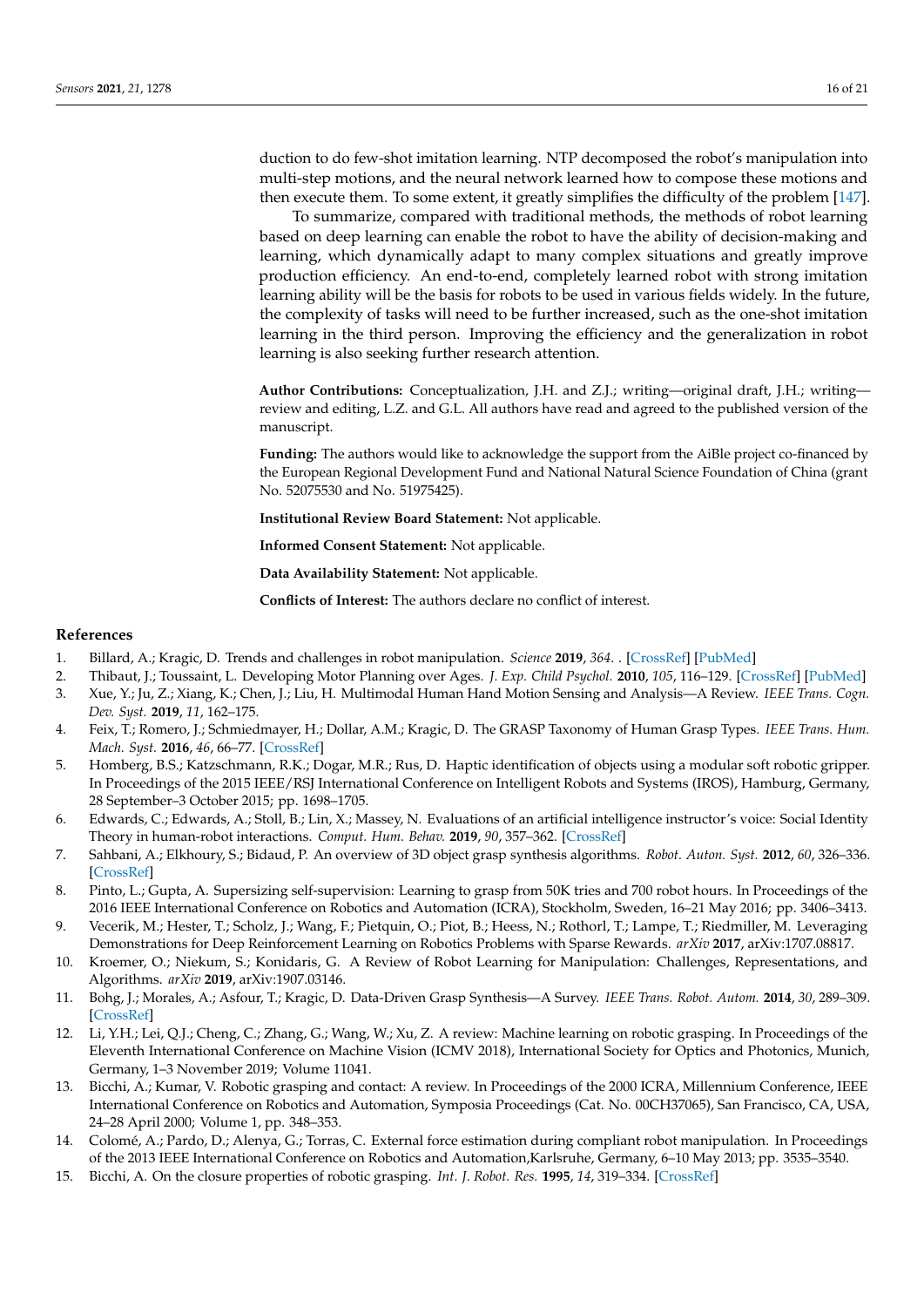- <span id="page-16-0"></span>16. Li, J.; Liu, H.; Cai, H. On computing three-finger force-closure grasps of 2-D and 3-D objects. *IEEE Trans. Robot. Autom.* **2003**, *19*, 155–161.
- <span id="page-16-1"></span>17. Lin, Y.; Sun, Y. Grasp planning to maximize task coverage. *Int. J. Robot. Res.* **2015**, *34*, 1195–1210. [\[CrossRef\]](http://dx.doi.org/10.1177/0278364915583880)
- <span id="page-16-2"></span>18. Kemp, C.C.; Edsinger, A.; Torres-Jara, E. Challenges for robot manipulation in human environments [grand challenges of robotics]. *IEEE Robot. Autom. Mag.* **2007**, *14*, 20–29. [\[CrossRef\]](http://dx.doi.org/10.1109/MRA.2007.339604)
- <span id="page-16-3"></span>19. Fang, B.; Jia, S.; Guo, D.; Xu, M.; Wen, S.; Sun, F. Survey of imitation learning for robotic manipulation. *Int. J. Intell. Robot. Appl.* **2019**, *3*, 362–369. [\[CrossRef\]](http://dx.doi.org/10.1007/s41315-019-00103-5)
- <span id="page-16-4"></span>20. Alexandrova, S.; Cakmak, M.; Hsiao, K.; Takayama, L. Robot Programming by Demonstration with Interactive Action Visualizations. *Robot. Sci. Syst.* **2014**, *10*, doi:10.15607/RSS.2014.X.048. [\[CrossRef\]](http://dx.doi.org/10.15607/RSS.2014.X.048)
- <span id="page-16-5"></span>21. Huang, D.; Ma, M.; Ma, W.; Kitani, K.M. How do we use our hands? Discovering a diverse set of common grasps. In Proceedings of the IEEE Conference on Computer Vision and Pattern Recognition, Boston, MA, USA, 7–12 June 2015; pp. 666–675.
- <span id="page-16-6"></span>22. Pérez-D'Arpino, C.; Shah, J.A. Fast target prediction of human reaching motion for cooperative human-robot manipulation tasks using time series classification. In Proceedings of the 2015 IEEE International Conference on Robotics and Automation (ICRA), Seattle, WA, USA, 26–30 May 2015; pp. 6175–6182.
- <span id="page-16-7"></span>23. Yang, Y.; Fermuller, C.; Li, Y.; Aloimonos, Y. Grasp type revisited: A modern perspective on a classical feature for vision. *Comput. Vis. Pattern Recognit.* **2015**, 400–408.
- <span id="page-16-8"></span>24. Lenz, I.; Lee, H.; Saxena, A. Deep Learning for Detecting Robotic Grasps. *Int. J. Robot. Res.* **2013**, *34*, 705–724 [\[CrossRef\]](http://dx.doi.org/10.1177/0278364914549607)
- <span id="page-16-9"></span>25. Lecun, Y.; Bengio, Y.; Hinton, G.E. Deep learning. *Nature* **2015**, *521*, 436–444. [\[CrossRef\]](http://dx.doi.org/10.1038/nature14539) [\[PubMed\]](http://www.ncbi.nlm.nih.gov/pubmed/26017442)
- <span id="page-16-10"></span>26. Redmon, J.; Angelova, A. Real-Time Grasp Detection Using Convolutional Neural Networks. *Int. Conf. Robot. Autom.* **2015**, 1316–1322.
- <span id="page-16-11"></span>27. Varley, J.; Weisz, J.; Weiss, J.; Allen, P.K. Generating multi-fingered robotic grasps via deep learning. *Intell. Robot. Syst.* **2015**, 4415–4420. [\[CrossRef\]](http://dx.doi.org/10.1109/IROS.2015.7354004)
- <span id="page-16-12"></span>28. BCS, M. Hierarchical Deep Reinforcement Learning: Integrating Temporal Abstraction and Intrinsic Motivation. *arXiv* **2016**, arXiv:1604.06057.
- <span id="page-16-13"></span>29. Hou, Z.; Fei, J.; Deng, Y.; Xu, J. Data-efficient Hierarchical Reinforcement Learning for Robotic Assembly Control Applications. *IEEE Trans. Ind. Electron.* **2020**. [\[CrossRef\]](http://dx.doi.org/10.1109/TIE.2020.3038072)
- <span id="page-16-14"></span>30. Kiran, B.R.; Sobh, I.; Talpaert, V.; Mannion, P.; Sallab, A.A.A.; Yogamani, S.; Perez, P. Deep Reinforcement Learning for Autonomous Driving: A Survey. *arXiv* **2020**, arXiv:2002.00444.
- <span id="page-16-15"></span>31. Zhu, Y.; Wang, Z.; Merel, J.; Rusu, A.A.; Erez, T.; Cabi, S.; Tunyasuvunakool, S.; Kramar, J.; Hadsell, R.; De Freitas, N.; et al. Reinforcement and Imitation Learning for Diverse Visuomotor Skills. *arXiv* **2018**, arXiv:1802.09564.
- <span id="page-16-16"></span>32. Zhu, Z.; Hu, H. Robot Learning from Demonstration in Robotic Assembly: A Survey. *Robotics* **2018**, *7*, 17.
- <span id="page-16-17"></span>33. Andrychowicz, O.M.; Baker, B.; Chociej, M.; Jozefowicz, R.; Mcgrew, B.; Pachocki, J.; Petron, A.; Plappert, M.; Powell, G.; Ray, A.; et al. Learning Dexterous in-Hand Manipulation. *Int. J. Robot. Res.* **2020**, *39*, 3–20. [\[CrossRef\]](http://dx.doi.org/10.1177/0278364919887447)
- <span id="page-16-18"></span>34. Levine, S.; Popovic, Z.; Koltun, V. Nonlinear Inverse Reinforcement Learning with Gaussian Processes. *Adv. Neural Inf. Process. Syst.* **2011**, *24*, 19–27.
- <span id="page-16-19"></span>35. Kober, J.; Bagnell, J.A.; Peters, J. Reinforcement learning in robotics: A survey. *Int. J. Robot. Res.* **2013**, *32*, 1238–1274. [\[CrossRef\]](http://dx.doi.org/10.1177/0278364913495721)
- <span id="page-16-20"></span>36. Luong, N.C.; Hoang, D.T.; Gong, S.; Niyato, D.; Wang, P.; Liang, Y.C.; Kim, D.I. Applications of deep reinforcement learning in communications and networking: A survey. *IEEE Commun. Surv. Tutorials* **2019**, *21*, 3133–3174. [\[CrossRef\]](http://dx.doi.org/10.1109/COMST.2019.2916583)
- <span id="page-16-21"></span>37. Arulkumaran, K.; Deisenroth, M.P.; Brundage, M.; Bharath, A.A. Deep Reinforcement Learning: A Brief Survey. *IEEE Signal Process. Mag.* **2017**, *34*, 26–38. [\[CrossRef\]](http://dx.doi.org/10.1109/MSP.2017.2743240)
- <span id="page-16-22"></span>38. Nguyen, H.; La, H. Review of deep reinforcement learning for robot manipulation. In Proceedings of the 2019 Third IEEE International Conference on Robotic Computing (IRC), Naples, Italy, 25–27 February 2019; pp. 590–595.
- <span id="page-16-23"></span>39. Fan, L.; Zhu, Y.; Zhu, J.; Liu, Z.; Zeng, O.; Gupta, A.; Creus-Costa, J.; Savarese, S.; Fei-Fei, L. Surreal: Open-source reinforcement learning framework and robot manipulation benchmark. In Proceedings of the Conference on Robot Learning, Zürich, Switzerland, 29–31 October 2018; pp. 767–782.
- <span id="page-16-24"></span>40. Hester, T.; Quinlan, M.; Stone, P. Generalized model learning for Reinforcement Learning on a humanoid robot. In Proceedings of the 2010 IEEE International Conference on Robotics and Automation, Anchorage, AK, USA, 3–7 May 2010; pp. 2369–2374.
- <span id="page-16-25"></span>41. Lioutikov, R.; Paraschos, A.; Peters, J.; Neumann, G. Sample-Based Information-Theoretic Stochastic Optimal Control. In Proceedings of the 2014 IEEE International Conference on Robotics and Automation (ICRA), Hong Kong, China, 31 May–5 June 2014; pp. 3896–3902.
- <span id="page-16-26"></span>42. Schenck, C.; Tompson, J.; Fox, D.; Levine, S. Learning Robotic Manipulation of Granular Media. In Proceedings of the Conference on Robot Learning, PMLR, Mountain View, CA, USA, 13–15 November 2017.
- <span id="page-16-27"></span>43. Ross, S.; Gordon, G.J.; Bagnell, J.A. A Reduction of Imitation Learning and Structured Prediction to No-Regret Online Learning. In Proceedings of the Fourteenth International Conference on Artificial Intelligence and Statistics, Fort Lauderdale, FL, USA, 11–13 April 2011; Volume15, pp. 627–635.
- <span id="page-16-28"></span>44. Sutton, R.S.; Mcallester, D.; Singh, S.; Mansour, Y. Policy Gradient Methods for Reinforcement Learning with Function Approximation. In Proceedings of the NIPs, Denver, CO, USA, 29 November–4 December 1999; Volume 12, pp. 1057–1063.
- <span id="page-16-29"></span>45. Peters, J.; Schaal, S. 2008 Special Issue: Reinforcement learning of motor skills with policy gradients. *Neural Netw.* **2008**, *21*, 682–697. [\[CrossRef\]](http://dx.doi.org/10.1016/j.neunet.2008.02.003) [\[PubMed\]](http://www.ncbi.nlm.nih.gov/pubmed/18482830)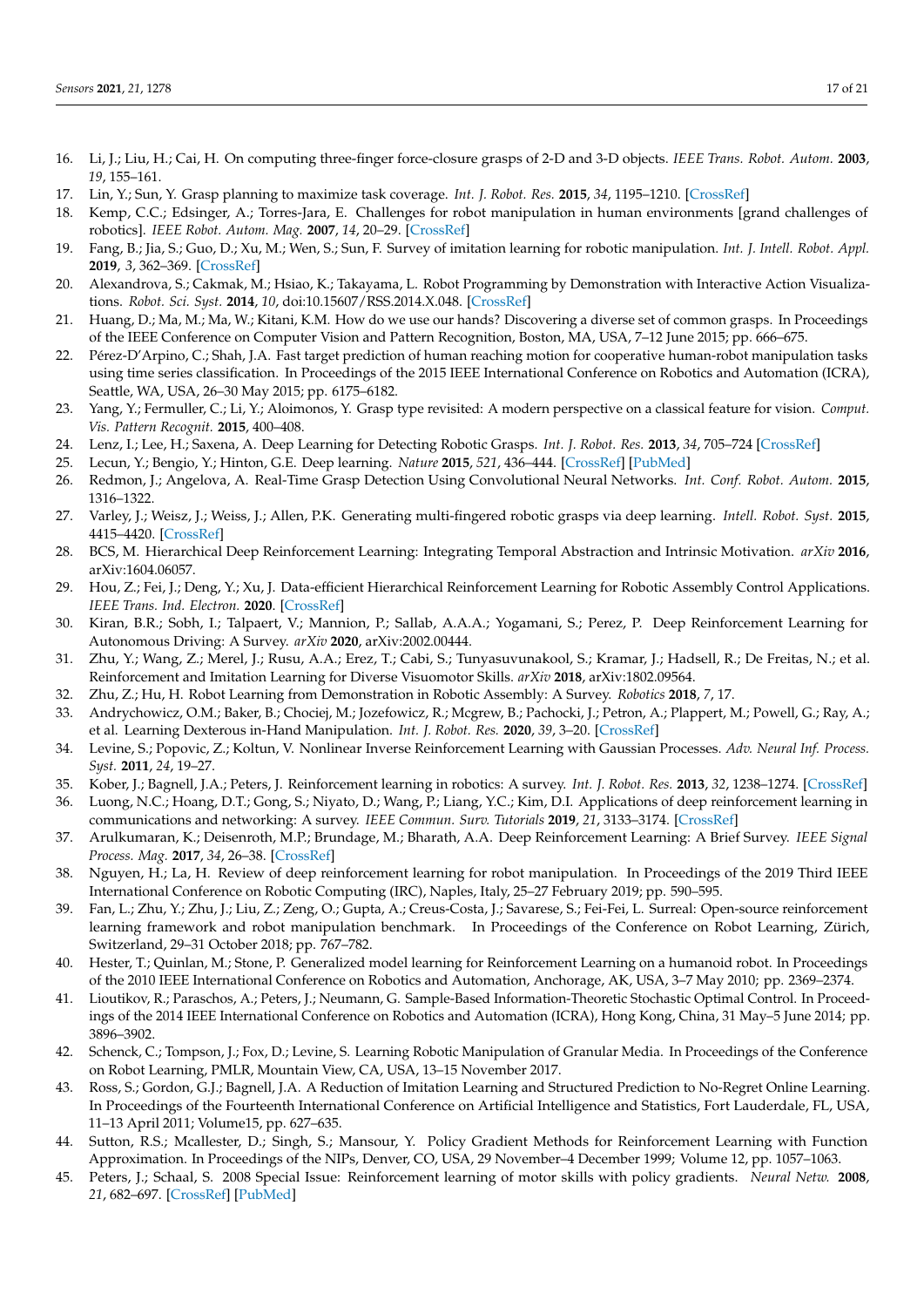- <span id="page-17-0"></span>46. Endo, G.; Morimoto, J.; Matsubara, T.; Nakanishi, J.; Cheng, G. Learning CPG-based Biped Locomotion with a Policy Gradient Method: Application to a Humanoid Robot. *Int. J. Robot. Res.* **2008**, *27*, 213–228. [\[CrossRef\]](http://dx.doi.org/10.1177/0278364907084980)
- <span id="page-17-1"></span>47. Deisenroth, M.P.; Rasmussen, C.E. PILCO: A Model-Based and Data-Efficient Approach to Policy Search. In Proceedings of the 28th International Conference on Machine Learning (ICML-11), Bellevue, WA, USA, 28 June–2 July 2011; pp. 465–472.
- <span id="page-17-2"></span>48. Yahya, A.; Li, A.; Kalakrishnan, M.; Chebotar, Y.; Levine, S. Collective robot reinforcement learning with distributed asynchronous guided policy search. In Proceedings of the 2017 IEEE/RSJ International Conference on Intelligent Robots and Systems (IROS), Vancouver, BC, Canada, 24–28 September 2017; pp. 79–86.
- <span id="page-17-3"></span>49. Gass, S.I.; Harris, C.M. Encyclopedia of Operations Research and Management Science. *J. Am. Stat. Assoc.* **1997**, *92*, 800.
- <span id="page-17-4"></span>50. Levine, S.; Finn, C.; Darrell, T.; Abbeel, P. End-to-end training of deep visuomotor policies. *J. Mach. Learn. Res.* **2016**, *17*, 1334–1373.
- <span id="page-17-5"></span>51. Levine, S.; Pastor, P.; Krizhevsky, A.; Quillen, D. Learning Hand-Eye Coordination for Robotic Grasping with Deep Learning and Large-Scale Data Collection. *Int. J. Robot. Res.* **2018**, *37*, 421–436. [\[CrossRef\]](http://dx.doi.org/10.1177/0278364917710318)
- <span id="page-17-6"></span>52. Shi, H.; Shi, L.; Xu, M.; Hwang, K.S. End-to-end navigation strategy with deep reinforcement learning for mobile robots. *IEEE Trans. Ind. Inform.* **2019**, *16*, 2393–2402. [\[CrossRef\]](http://dx.doi.org/10.1109/TII.2019.2936167)
- <span id="page-17-7"></span>53. Kroemer, O.; Detry, R.; Piater, J.; Peters, J. Combining active learning and reactive control for robot grasping. *Robot. Auton. Syst.* **2010**, *58*, 1105–1116. [\[CrossRef\]](http://dx.doi.org/10.1016/j.robot.2010.06.001)
- <span id="page-17-8"></span>54. Tan, X.; Chng, C.B.; Su, Y.; Lim, K.B.; Chui, C.K. Robot-assisted training in laparoscopy using deep reinforcement learning. *IEEE Robot. Autom. Lett.* **2019**, *4*, 485–492. [\[CrossRef\]](http://dx.doi.org/10.1109/LRA.2019.2891311)
- <span id="page-17-9"></span>55. Asada, M.; Noda, S.; Tawaratsumida, S.; Hosoda, K. Purposive behavior acquisition for a real robot by vision-based reinforcement learning. *Mach. Learn.* **1996**, *23*, 279–303. [\[CrossRef\]](http://dx.doi.org/10.1007/BF00117447)
- <span id="page-17-10"></span>56. Wulfmeier, M.; Ondruska, P.; Posner, I. Maximum Entropy Deep Inverse Reinforcement Learning. *arXiv* **2015**, arXiv:1507.04888.
- <span id="page-17-11"></span>57. Mnih, V.; Kavukcuoglu, K.; Silver, D.; Graves, A.; Antonoglou, I.; Wierstra, D.; Riedmiller, M. Playing Atari with Deep Reinforcement Learning. *arXiv* **2013**, arXiv:1312.5602.
- <span id="page-17-12"></span>58. Zhang, F.; Leitner, J.; Milford, M.; Upcroft, B.; Corke, P. Towards vision-based deep reinforcement learning for robotic motion control. *arXiv* **2015**, arXiv:1511.03791.
- <span id="page-17-13"></span>59. Hausknecht, M.; Stone, P. Deep Recurrent Q-Learning for Partially Observable MDPs. *arXiv* **2015**, arXiv:1507.06527.
- <span id="page-17-14"></span>60. Cao, J.; Liu, W.; Liu, Y.; Yang, J. Generalize Robot Learning From Demonstration to Variant Scenarios with Evolutionary Policy Gradient. *Front. Neurorobot.* **2020**, *14*. [\[CrossRef\]](http://dx.doi.org/10.3389/fnbot.2020.00021)
- <span id="page-17-15"></span>61. Yang, C.; Chen, C.; Wang, N.; Ju, Z.; Fu, J.; Wang, M. Biologically Inspired Motion Modeling and Neural Control for Robot Learning From Demonstrations. *IEEE Trans. Cogn. Dev. Syst.* **2019**, *11*, 281–291.
- <span id="page-17-16"></span>62. Levine, S.; Koltun, V. Learning Complex Neural Network Policies with Trajectory Optimization. In Proceedings of the International Conference on Machine Learning, Beijing, China, 21–26 June 2014; pp. 829–837.
- <span id="page-17-17"></span>63. Schulman, J.; Levine, S.; Abbeel, P.; Jordan, M.I.; Moritz, P. Trust Region Policy Optimization. In Proceedings of the International Conference on Machine Learning, Lille, France, 6–11 July 2015; pp. 1889–1897.
- <span id="page-17-18"></span>64. Mirowski, P.; Pascanu, R.; Viola, F.; Soyer, H.; Ballard, A.J.; Banino, A.; Denil, M.; Goroshin, R.; Sifre, L.; Kavukcuoglu, K.; et al. Learning to Navigate in Complex Environments. *arXiv* **2016**, arXiv:1611.03673.
- <span id="page-17-19"></span>65. Mnih, V.; Badia, A.P.; Mirza, M.; Graves, A.; Harley, T.; Lillicrap, T.; Silver, D.; Kavukcuoglu, K. Asynchronous methods for deep reinforcement learning. In Proceedings of the International Conference on Machine Learning, New York, NY, USA, 19–24 June 2016; pp. 1928–1937.
- <span id="page-17-20"></span>66. Lillicrap, T.; Hunt, J.J.; Pritzel, A.; Heess, N.; Erez, T.; Tassa, Y.; Silver, D.; Wierstra, D. Continuous control with deep reinforcement learning. *arXiv* **2016**, arXiv:1509.02971.
- <span id="page-17-21"></span>67. Gu, S.; Lillicrap, T.; Sutskever, I.; Levine, S. Continuous Deep Q-Learning with Model-based Acceleration. In Proceedings of the 33rd International Conference on Machine Learning, New York, NY, USA, 19–24 June 2016.
- <span id="page-17-22"></span>68. Gu, S.; Holly, E.; Lillicrap, T.; Levine, S. Deep reinforcement learning for robotic manipulation with asynchronous off-policy updates. In Proceedings of the 2017 IEEE International conference on Robotics and Automation (ICRA), Singapore, 29 May–3 June 2017; pp. 3389–3396.
- <span id="page-17-23"></span>69. Haarnoja, T.; Zhou, A.; Abbeel, P.; Levine, S. Soft Actor-Critic: Off-Policy Maximum Entropy Deep Reinforcement Learning with a Stochastic Actor. In Proceedings of the International Conference on Machine Learning, Stockholm, Sweden, 10–15 July 2018.
- <span id="page-17-24"></span>70. Bojarski, M.; Testa, D.D.; Dworakowski, D.; Firner, B.; Flepp, B.; Goyal, P.; Jackel, L.D.; Monfort, M.; Muller, U.A.; Zhang, J.; et al. End to End Learning for Self-Driving Cars. *arXiv* **2016**, arXiv:1604.07316.
- <span id="page-17-25"></span>71. Kumar, V.; Gupta, A.; Todorov, E.; Levine, S. Learning Dexterous Manipulation Policies from Experience and Imitation. *arXiv* **2016**, arXiv:1611.05095.
- <span id="page-17-26"></span>72. Wu, Y.; Charoenphakdee, N.; Bao, H.; Tangkaratt, V.; Sugiyama, M. Imitation Learning from Imperfect Demonstration. In Proceedings of the International Conference on Machine Learning, Long Beach, CA, USA, 10–15 June 2019; pp. 6818– 6827.
- <span id="page-17-27"></span>73. Takeda, T.; Hirata, Y.; Kosuge, K. Dance Step Estimation Method Based on HMM for Dance Partner Robot. *IEEE Trans. Ind. Electron.* **2007**, *54*, 699–706. [\[CrossRef\]](http://dx.doi.org/10.1109/TIE.2007.891642)
- <span id="page-17-28"></span>74. Calinon, S.; Billard, A. Incremental learning of gestures by imitation in a humanoid robot. In Proceedings of the ACM/IEEE International Conference on Human-Robot Interaction, Arlington, VA, USA, 10–12 March 2007; pp. 255–262.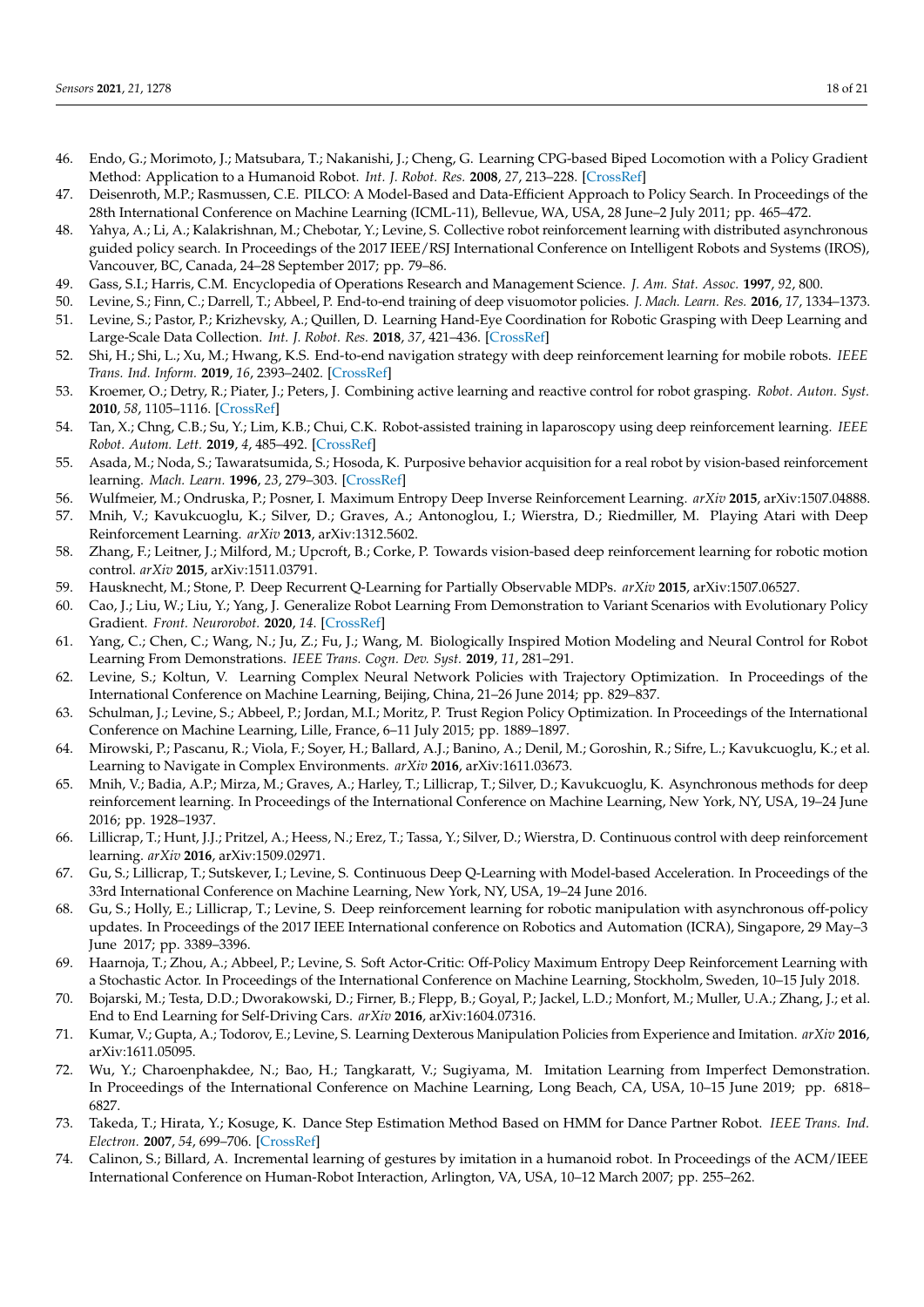- <span id="page-18-0"></span>75. Calinon, S.; Dhalluin, F.; Sauser, E.L.; Caldwell, D.G.; Billard, A. Learning and Reproduction of Gestures by Imitation. *IEEE Robot. Autom. Mag.* **2010**, *17*, 44–54. [\[CrossRef\]](http://dx.doi.org/10.1109/MRA.2010.936947)
- <span id="page-18-1"></span>76. Gams, A.; Nemec, B.; Ijspeert, A.J.; Ude, A. Coupling Movement Primitives: Interaction with the Environment and Bimanual Tasks. *IEEE Trans. Robot.* **2014**, *30*, 816–830. [\[CrossRef\]](http://dx.doi.org/10.1109/TRO.2014.2304775)
- <span id="page-18-2"></span>77. Zhang, T.; Mccarthy, Z.; Jowl, O.; Lee, D.; Chen, X.; Goldberg, K.; Abbeel, P. Deep Imitation Learning for Complex Manipulation Tasks from Virtual Reality Teleoperation. In Proceedings of the 2018 IEEE International Conference on Robotics and Automation (ICRA), Brisbane, Australia, 21–25 May 2018; pp. 1–8.
- <span id="page-18-3"></span>78. Ng, A.Y.; Russell, S. *Algorithms for Inverse Reinforcement Learning*; ICML: Stanford, CA, USA, 2000; Volume 67, pp. 663–670.
- <span id="page-18-4"></span>79. Krishnan, S.; Garg, A.; Liaw, R.; Thananjeyan, B.; Miller, L.; Pokorny, F.T.; Goldberg, K. SWIRL: A sequential windowed inverse reinforcement learning algorithm for robot tasks with delayed rewards. *Int. J. Robot. Res.* **2019**, *38*, 126–145. [\[CrossRef\]](http://dx.doi.org/10.1177/0278364918784350)
- <span id="page-18-5"></span>80. Jiang, Y.; Yang, C.; Wang, Y.; Ju, Z.; Li, Y.; Su, C.Y. Multi-hierarchy interaction control of a redundant robot using impedance learning. *Mechatronics* **2020**, *67*, 102348. [\[CrossRef\]](http://dx.doi.org/10.1016/j.mechatronics.2020.102348)
- <span id="page-18-6"></span>81. Abbeel, P.; Ng, A.Y. Apprenticeship learning via inverse reinforcement learning. In Proceedings of the Twenty-First International Conference on Machine Learning, Banff Alberta, AL, Canada, 4–8 July 2004; p. 1.
- <span id="page-18-7"></span>82. Ratliff, N.; Bagnell, J.A.; Zinkevich, M. Maximum margin planning. In Proceedings of the 23rd International Conference on Machine Learning, Pittsburgh, PA, USA, 25–29 June 2006; Volume 3, pp. 729–736.
- <span id="page-18-8"></span>83. Klein, E.; Geist, M.; Piot, B.; Pietquin, O. Inverse Reinforcement Learning through Structured Classification. In Proceedings of the NIPS, Lake Tahoe, NV, USA, 3–6 December 2012, pp. 1007–1015.
- <span id="page-18-9"></span>84. Ho, J.; Gupta, J.K.; Ermon, S. Model-Free Imitation Learning with Policy Optimization. In Proceedings of the International Conference on Machine Learning, New York, NY, USA, 19–24 June 2016.
- <span id="page-18-10"></span>85. Xia, C.; Kamel, A.E. Neural inverse reinforcement learning in autonomous navigation. *Robot. Auton. Syst.* **2016**, *84*, 1–14. [\[CrossRef\]](http://dx.doi.org/10.1016/j.robot.2016.06.003)
- <span id="page-18-11"></span>86. Finn, C.; Abbeel, P.; Levine, S. Model-agnostic meta-learning for fast adaptation of deep networks. In Proceedings of the International Conference on Machine Learning, Sydney, Australia, 6–11 August 2017; pp. 1126–1135.
- <span id="page-18-12"></span>87. Ziebart, B.D.; Maas, A.L.; Bagnell, J.A.; Dey, A.K. *Maximum Entropy Inverse Reinforcement Learning*; The AAAI Press: Menlo Park, CA, USA, 2008; pp. 1433–1438.
- <span id="page-18-13"></span>88. Finn, C.; Levine, S.; Abbeel, P. Guided Cost Learning: Deep Inverse Optimal Control via Policy Optimization. In Proceedings of the International Conference on Machine Learning, New York, NY, USA, 19–24 June 2016.
- <span id="page-18-14"></span>89. Boularias, A.; Kober, J.; Peters, J. Relative Entropy Inverse Reinforcement Learning. In Proceedings of the Fourteenth International Conference on Artificial Intelligence and Statistics, Fort Lauderdale, FL, USA, 11–13 April 2011; pp. 182–189.
- <span id="page-18-15"></span>90. Peng, X.B.; Abbeel, P.; Levine, S.; De Panne, M.V. DeepMimic: Example-Guided Deep Reinforcement Learning of Physics-Based Character Skills. *ACM Trans. Graph.* **2018**, *37*, 143. [\[CrossRef\]](http://dx.doi.org/10.1145/3197517.3201311)
- <span id="page-18-16"></span>91. Cai, Q.; Hong, M.; Chen, Y.; Wang, Z. On the Global Convergence of Imitation Learning: A Case for Linear Quadratic Regulator. *arXiv* **2019**, arXiv:1901.03674.
- <span id="page-18-17"></span>92. Ho, J.; Ermon, S. Generative Adversarial Imitation Learning. *arXiv* **2016**, arXiv:1606.03476.
- <span id="page-18-18"></span>93. Kuefler, A.; Morton, J.; Wheeler, T.A.; Kochenderfer, M.J. Imitating driver behavior with generative adversarial networks. In Proceedings of the 2017 IEEE Intelligent Vehicles Symposium (IV), Los Angeles, CA, USA, 11–14 June 2017; pp. 204–211.
- <span id="page-18-19"></span>94. Baram, N.; Anschel, O.; Caspi, I.; Mannor, S. End-to-End Differentiable Adversarial Imitation Learning. In Proceedings of the International Conference on Machine Learning, Sydney, Australia, 6–11 August 2017; pp. 390–399.
- <span id="page-18-20"></span>95. Merel, J.; Tassa, Y.; Dhruva, T.B.; Srinivasan, S.; Lemmon, J.; Wang, Z.; Wayne, G.; Heess, N. Learning human behaviors from motion capture by adversarial imitation. *arXiv* **2017**, arXiv:1707.02201.
- <span id="page-18-21"></span>96. Wang, Z.; Merel, J.; Reed, S.; Wayne, G.; De Freitas, N.; Heess, N. Robust Imitation of Diverse Behaviors. *arXiv* **2017**, arXiv:1707.02747.
- <span id="page-18-22"></span>97. Stadie, B.C.; Abbeel, P.; Sutskever, I. Third-Person Imitation Learning. *arXiv* **2017**, arXiv:1703.01703.
- <span id="page-18-23"></span>98. Liu, Y.; Gupta, A.; Abbeel, P.; Levine, S. Imitation from Observation: Learning to Imitate Behaviors from Raw Video via Context Translation. In Proceedings of the 2018 IEEE International Conference on Robotics and Automation, Brisbane, Australia, 21–25 May 2018. [\[CrossRef\]](http://dx.doi.org/10.1109/ICRA.2018.8462901)
- <span id="page-18-24"></span>99. Gupta, A.; Devin, C.; Liu, Y.; Abbeel, P.; Levine, S. Learning Invariant Feature Spaces to Transfer Skills with Reinforcement Learning. *arXiv* **2017**, arXiv:1703.02949.
- <span id="page-18-25"></span>100. Raileanu, R.; Goldstein, M.; Szlam, A.; Fergus, R. Fast Adaptation via Policy-Dynamics Value Functions. *arXiv* **2020**, arXiv:2007.02879.
- <span id="page-18-26"></span>101. Charles, R.N.; Guillaume, D.; Andreialexandru, R.; Koray, K.; Thais, H.R.; Razvan, P.; James, K.; Josef, S.H. Progressive Neural Networks. *arXiv* **2017**, arXiv:1606.04671.
- <span id="page-18-27"></span>102. Tzeng, E.; Devin, C.; Hoffman, J.; Finn, C.; Abbeel, P.; Levine, S.; Saenko, K.; Darrell, T. Adapting Deep Visuomotor Representations with Weak Pairwise Constraints. In *Algorithmic Foundations of Robotics XII*; Springer: Cham, Switzerland, 2015.\_44. [\[CrossRef\]](http://dx.doi.org/10.1007/978-3-030-43089-4_44)
- <span id="page-18-28"></span>103. Zhu, Y.; Mottaghi, R.; Kolve, E.; Lim, J.J.; Gupta, A.; Feifei, L.; Farhadi, A. Target-driven visual navigation in indoor scenes using deep reinforcement learning. In Proceedings of the 2017 IEEE International Conference on Robotics and Automation (ICRA), Singapore, 29 May–3 June 2017; pp. 3357–3364.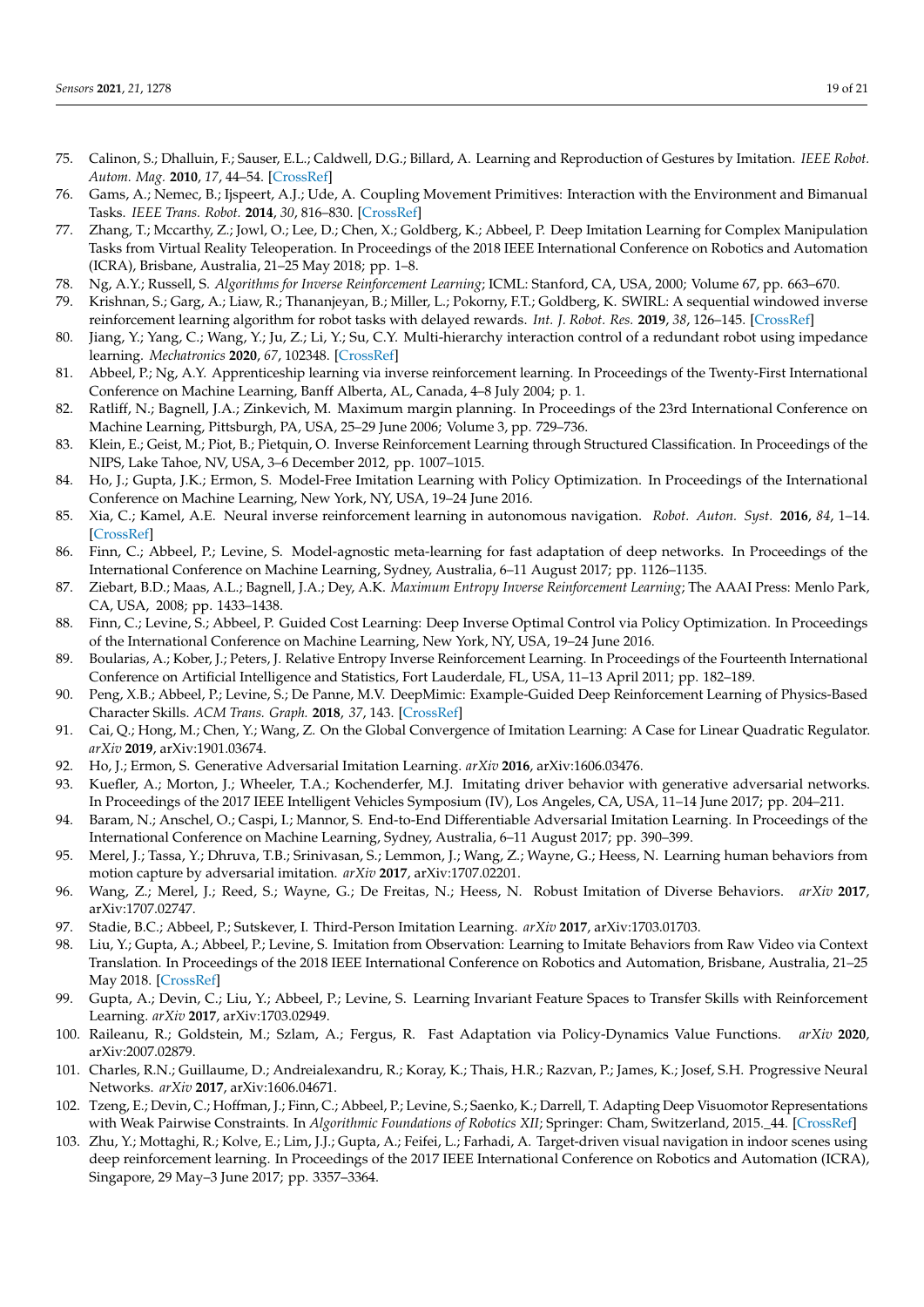- <span id="page-19-0"></span>104. Peng, X.B.; Andrychowicz, M.; Zaremba, W.; Abbeel, P. Sim-to-Real Transfer of Robotic Control with Dynamics Randomization. In Proceedings of the 2018 IEEE International Conference on Robotics and Automation (ICRA), Brisbane, Australia, 21–25 May 2018; pp. 3803–3810.
- <span id="page-19-1"></span>105. Ammar, H.B.; Eaton, E.; Ruvolo, P.; Taylor, M.E. Online Multi-Task Learning for Policy Gradient Methods. In Proceedings of the International Conference on Machine Learning, Beijing, China, 21–26 June 2014; pp. 1206–1214.
- <span id="page-19-2"></span>106. Rusu, A.A.; Vecerik, M.; Rothorl, T.; Heess, N.; Pascanu, R.; Hadsell, R. Sim-to-Real Robot Learning from Pixels with Progressive Nets. In Proceedings of the Conference on Robot Learning, Mountain View, CA, USA, 13–15 November 2017; pp. 262–270.
- <span id="page-19-3"></span>107. He, Z.; Julian, R.; Heiden, E.; Zhang, H.; Schaal, S.; Lim, J.J.; Sukhatme, G.S.; Hausman, K. Zero-Shot Skill Composition and Simulation-to-Real Transfer by Learning Task Representations. *arXiv* **2018**, arXiv:1810.02422.
- <span id="page-19-4"></span>108. Ramakrishnan, R.; Kamar, E.; Dey, D.; Horvitz, E.; Shah, J.A. Blind Spot Detection for Safe Sim-to-Real Transfer. *J. Artif. Intell. Res.* **2020**, *67*, 191–234. [\[CrossRef\]](http://dx.doi.org/10.1613/jair.1.11436)
- <span id="page-19-5"></span>109. Hwasser, M.; Kragic, D.; Antonova, R. Variational Auto-Regularized Alignment for Sim-to-Real Control. In Proceedings of the IEEE International Conference on Robotics and Automation (ICRA), Paris, France, 31 May– 31 August 2020.
- <span id="page-19-6"></span>110. Golemo, F.; Taiga, A.A.; Courville, A.; Oudeyer, P.Y. Sim-to-real transfer with neural-augmented robot simulation. In Proceedings of the Conference on Robot Learning, New York, NY, USA, 29–31 October 2018; pp. 817–828.
- <span id="page-19-7"></span>111. Jeong, R.; Kay, J.; Romano, F.; Lampe, T.; Rothorl, T.; Abdolmaleki, A.; Erez, T.; Tassa, Y.; Nori, F. Modelling Generalized Forces with Reinforcement Learning for Sim-to-Real Transfer. *arXiv* **2019**, arXiv:1910.09471.
- <span id="page-19-8"></span>112. Hwangbo, J.; Lee, J.; Dosovitskiy, A.; Bellicoso, D.; Tsounis, V.; Koltun, V.; Hutter, M. Learning agile and dynamic motor skills for legged robots. *Sci. Robot.* **2019**, *4*. [\[CrossRef\]](http://dx.doi.org/10.1126/scirobotics.aau5872) [\[PubMed\]](http://www.ncbi.nlm.nih.gov/pubmed/33137755)
- <span id="page-19-9"></span>113. Matas, J.; James, S.; Davison, A.J. Sim-to-Real Reinforcement Learning for Deformable Object Manipulation. In Proceedings of the Conference on Robot Learning, Zürich, Switzerland, 29–31 October 2018.
- <span id="page-19-10"></span>114. Sadeghi, F.; Toshev, A.; Jang, E.; Levine, S. Sim2Real View Invariant Visual Servoing by Recurrent Control. *arXiv* **2017**, arXiv:1712.07642.
- <span id="page-19-11"></span>115. Mees, O.; Merklinger, M.; Kalweit, G.; Burgard, W. Adversarial skill networks: Unsupervised robot skill learning from video. In Proceedings of the 2020 IEEE International Conference on Robotics and Automation (ICRA), Paris, France, 30 May–5 June 2020; pp. 4188–4194.
- <span id="page-19-12"></span>116. Ogenyi, U.E.; Liu, J.; Yang, C.; Ju, Z.; Liu, H. Physical human-robot collaboration: robotic systems, learning methods, collaborative strategies, sensors and actuators. *IEEE Trans. Syst. Man Cybern.* **2019**, 1–14. [\[CrossRef\]](http://dx.doi.org/10.1109/TCYB.2019.2947532)
- <span id="page-19-13"></span>117. Gribovskaya, E.; Kheddar, A.; Billard, A. Motion learning and adaptive impedance for robot control during physical interaction with humans. In Proceedings of the 2011 IEEE International Conference on Robotics and Automation, Shanghai, China, 9–13 May 2011; pp. 4326–4332.
- <span id="page-19-14"></span>118. Rozo, L.; Calinon, S.; Caldwell, D.G.; Jimenez, P.; Torras, C. Learning physical collaborative robot behaviors from human demonstrations. *IEEE Trans. Robot.* **2016**, *32*, 513–527. [\[CrossRef\]](http://dx.doi.org/10.1109/TRO.2016.2540623)
- <span id="page-19-15"></span>119. Calinon, S.; Evrard, P.; Gribovskaya, E.; Billard, A.; Kheddar, A. Learning collaborative manipulation tasks by demonstration using a haptic interface. In Proceedings of the 2009 International Conference on Advanced Robotics, Munich, Germany, 22–26 June 2009; pp. 1–6.
- <span id="page-19-16"></span>120. Evrard, P.; Gribovskaya, E.; Calinon, S.; Billard, A.; Kheddar, A. Teaching physical collaborative tasks: Object-lifting case study with a humanoid. In Proceedings of the 2009 9th IEEE-RAS International Conference on Humanoid Robots, Paris, France, 7–10 December 2009; pp. 399–404.
- <span id="page-19-17"></span>121. Levine, S.; Wagener, N.; Abbeel, P. Learning contact-rich manipulation skills with guided policy search. In Proceedings of the 2015 IEEE International Conference on Robotics and Automation (ICRA), Seattle, WA, USA, 26–30 May 2015; pp. 156–163.
- <span id="page-19-18"></span>122. Kaelbling, L.P.; Lozanoperez, T. Unifying perception, estimation and action for mobile manipulation via belief space planning. In Proceedings of the 2012 IEEE International Conference on Robotics and Automation, St. Paul, MN, USA, 14–18 May 2012; pp. 2952–2959.
- <span id="page-19-19"></span>123. Platt, R.W.; Kaelbling, L.P.; Lozanoperez, T.; Tedrake, R. Efficient Planning in Non-Gaussian Belief Spaces and Its Application to Robot Grasping. In *Robotics Research*; Springer: Cham, Switzerland, 2017; pp. 253–269.
- 124. Li, Z.; Zhao, T.; Chen, F.; Hu, Y.; Su, C.; Fukuda, T. Reinforcement Learning of Manipulation and Grasping Using Dynamical Movement Primitives for a Humanoidlike Mobile Manipulator. *IEEE-ASME Trans. Mechatron.* **2017**, *23*, 121–131. [\[CrossRef\]](http://dx.doi.org/10.1109/TMECH.2017.2717461)
- <span id="page-19-20"></span>125. Kulvicius, T.; Biehl, M.; Aein, M.J.; Tamosiunaite, M.; Worgotter, F. Interaction learning for dynamic movement primitives used in cooperative robotic tasks. *Robot. Auton. Syst.* **2013**, *61*, 1450–1459. [\[CrossRef\]](http://dx.doi.org/10.1016/j.robot.2013.07.009)
- <span id="page-19-21"></span>126. Zhao, T.; Deng, M.; Li, Z.; Hu, Y. Cooperative Manipulation for a Mobile Dual-Arm Robot Using Sequences of Dynamic Movement Primitives. *IEEE Trans. Cogn. Dev. Syst.* **2020**, *12*, 18–29. [\[CrossRef\]](http://dx.doi.org/10.1109/TCDS.2018.2868921)
- <span id="page-19-22"></span>127. Xue, Z.; Ruehl, S.W.; Hermann, A.; Kerscher, T.; Dillmann, R. Autonomous grasp and manipulation planning using a ToF camera. *Robot. Auton. Syst.* **2012**, *60*, 387–395. [\[CrossRef\]](http://dx.doi.org/10.1016/j.robot.2011.07.012)
- <span id="page-19-23"></span>128. Jonschkowski, R.; Brock, O. Learning state representations with robotic priors. *Auton. Robot.* **2015**, *39*, 407–428. [\[CrossRef\]](http://dx.doi.org/10.1007/s10514-015-9459-7)
- <span id="page-19-24"></span>129. Meng, J.; Zhang, S.; Bekyo, A.; Olsoe, J.; Baxter, B.; He, B. Noninvasive Electroencephalogram Based Control of a Robotic Arm for Reach and Grasp Tasks. *Sci. Rep.* **2016**, *6*, 38565. [\[CrossRef\]](http://dx.doi.org/10.1038/srep38565)
- <span id="page-19-25"></span>130. Hahne, J.M.; Schweisfurth, M.A.; Koppe, M.; Farina, D. Simultaneous control of multiple functions of bionic hand prostheses: Performance and robustness in end users. *Sci. Robot.* **2018**, *3*. . [\[CrossRef\]](http://dx.doi.org/10.1126/scirobotics.aat3630)